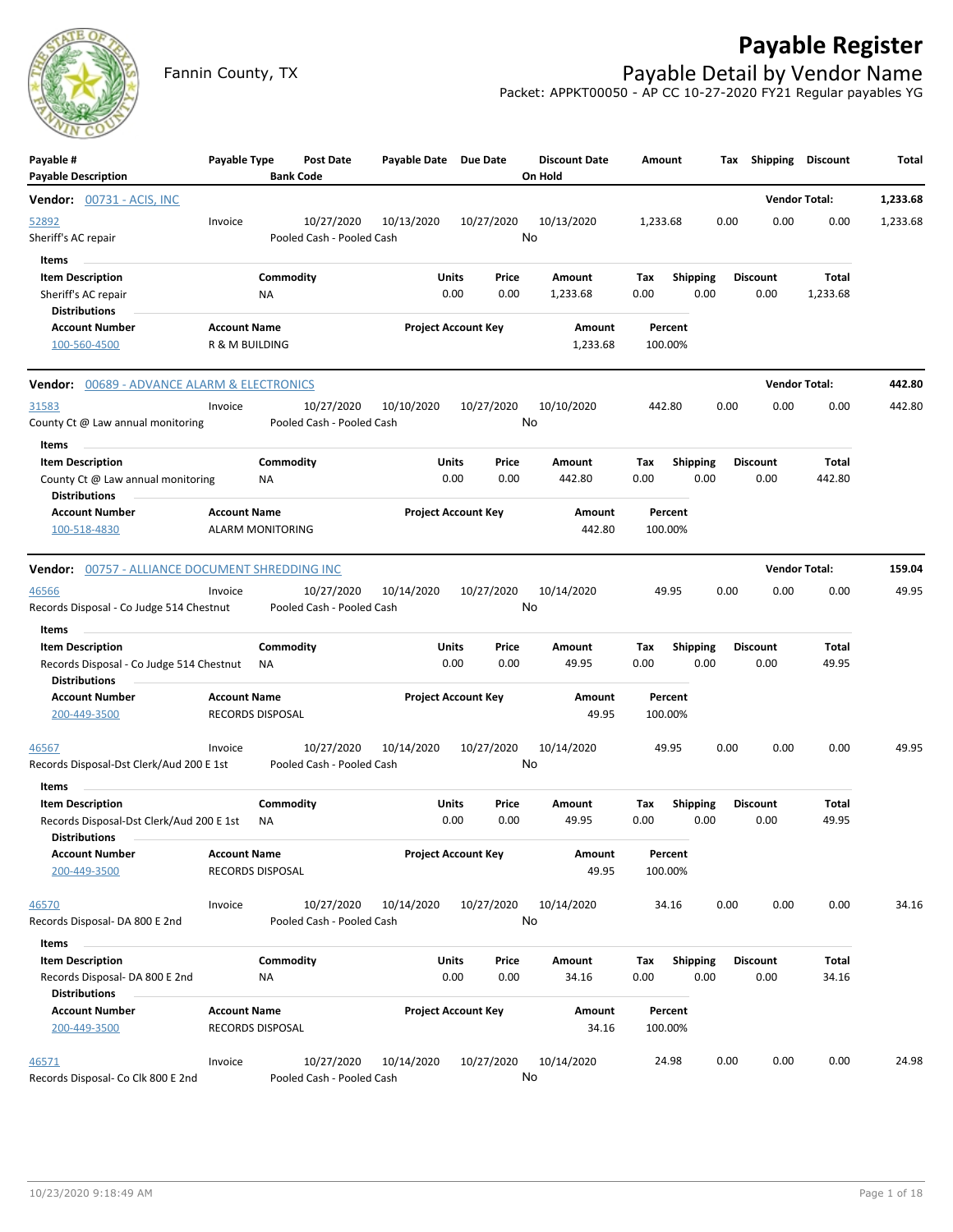| <b>Payable Register</b>                                              |                         |                                         |                            |            |               | Packet: APPKT00050 - AP CC 10-27-2020 FY21 Regular payables YG |             |                         |      |                         |                |          |
|----------------------------------------------------------------------|-------------------------|-----------------------------------------|----------------------------|------------|---------------|----------------------------------------------------------------|-------------|-------------------------|------|-------------------------|----------------|----------|
| Payable #<br><b>Payable Description</b><br>Items                     | Payable Type            | <b>Post Date</b><br><b>Bank Code</b>    | Payable Date Due Date      |            |               | <b>Discount Date</b><br>On Hold                                | Amount      |                         |      | Tax Shipping Discount   |                | Total    |
| <b>Item Description</b>                                              | Commodity               |                                         | Units                      |            | Price         | Amount                                                         | Tax         | <b>Shipping</b>         |      | <b>Discount</b>         | Total          |          |
| Records Disposal- Co Clk 800 E 2nd<br><b>Distributions</b>           | <b>NA</b>               |                                         | 0.00                       |            | 0.00          | 24.98                                                          | 0.00        | 0.00                    |      | 0.00                    | 24.98          |          |
| <b>Account Number</b>                                                | <b>Account Name</b>     |                                         | <b>Project Account Key</b> |            |               | Amount                                                         | Percent     |                         |      |                         |                |          |
| 200-449-3500                                                         | <b>RECORDS DISPOSAL</b> |                                         |                            |            |               | 24.98                                                          | 100.00%     |                         |      |                         |                |          |
| Vendor: 00025 - ATMOS ENERGY                                         |                         |                                         |                            |            |               |                                                                |             |                         |      | <b>Vendor Total:</b>    |                | 110.71   |
| INV0000341                                                           | Invoice                 | 10/27/2020<br>Pooled Cash - Pooled Cash | 10/20/2020                 | 10/27/2020 | No            | 10/20/2020                                                     | 57.81       |                         | 0.00 | 0.00                    | 0.00           | 57.81    |
| #3040276805 S Annex gas                                              |                         |                                         |                            |            |               |                                                                |             |                         |      |                         |                |          |
| Items                                                                | Commodity               |                                         | Units                      |            | Price         | Amount                                                         | Tax         |                         |      | <b>Discount</b>         |                |          |
| <b>Item Description</b><br>#3040276805 S Annex gas                   | ΝA                      |                                         | 0.00                       |            | 0.00          | 57.81                                                          | 0.00        | <b>Shipping</b><br>0.00 |      | 0.00                    | Total<br>57.81 |          |
| <b>Distributions</b>                                                 |                         |                                         |                            |            |               |                                                                |             |                         |      |                         |                |          |
| <b>Account Number</b>                                                | <b>Account Name</b>     |                                         | <b>Project Account Key</b> |            |               | Amount                                                         | Percent     |                         |      |                         |                |          |
| 100-513-4410                                                         | <b>UTILITIES GAS</b>    |                                         |                            |            |               | 57.81                                                          | 100.00%     |                         |      |                         |                |          |
| <b>INV0000342</b>                                                    | Invoice                 | 10/27/2020                              | 10/20/2020                 | 10/27/2020 |               | 10/20/2020                                                     |             | 52.90                   | 0.00 | 0.00                    | 0.00           | 52.90    |
| #4022140930 200 E 1st gas                                            |                         | Pooled Cash - Pooled Cash               |                            |            | No            |                                                                |             |                         |      |                         |                |          |
| Items                                                                |                         |                                         |                            |            |               |                                                                |             |                         |      |                         |                |          |
| <b>Item Description</b>                                              | Commodity               |                                         | Units                      |            | Price         | Amount                                                         | Tax         | <b>Shipping</b>         |      | <b>Discount</b>         | Total          |          |
| #4022140930 200 E 1st gas                                            | NA                      |                                         | 0.00                       |            | 0.00          | 52.90                                                          | 0.00        | 0.00                    |      | 0.00                    | 52.90          |          |
| <b>Distributions</b>                                                 |                         |                                         |                            |            |               |                                                                |             |                         |      |                         |                |          |
| <b>Account Number</b>                                                | <b>Account Name</b>     |                                         | <b>Project Account Key</b> |            |               | Amount                                                         | Percent     |                         |      |                         |                |          |
| 100-518-4410                                                         | UTILITIES GAS           |                                         |                            |            |               | 52.90                                                          | 100.00%     |                         |      |                         |                |          |
| <b>Vendor:</b> VEN02134 - Bailey, Jeff                               |                         |                                         |                            |            |               |                                                                |             |                         |      | <b>Vendor Total:</b>    |                | 109.86   |
| <b>INV0000326</b>                                                    | Invoice                 | 10/27/2020                              | 10/16/2020                 | 10/27/2020 |               | 10/16/2020                                                     | 109.86      |                         | 0.00 | 0.00                    | 0.00           | 109.86   |
| Mailbox replacement                                                  |                         | Pooled Cash - Pooled Cash               |                            |            | No            |                                                                |             |                         |      |                         |                |          |
| Items                                                                |                         |                                         |                            |            |               |                                                                |             |                         |      |                         |                |          |
| <b>Item Description</b>                                              | Commodity               |                                         | Units                      |            | Price         | Amount                                                         | Tax         | <b>Shipping</b>         |      | <b>Discount</b>         | Total          |          |
| Mailbox replacement                                                  | <b>NA</b>               |                                         | 0.00                       |            | 0.00          | 109.86                                                         | 0.00        | 0.00                    |      | 0.00                    | 109.86         |          |
| <b>Distributions</b>                                                 |                         |                                         |                            |            |               |                                                                |             |                         |      |                         |                |          |
| <b>Account Number</b>                                                | <b>Account Name</b>     |                                         | <b>Project Account Key</b> |            |               | Amount                                                         |             | Percent                 |      |                         |                |          |
| 220-622-3400                                                         | <b>SHOP SUPPLIES</b>    |                                         |                            |            |               | 109.86                                                         | 100.00%     |                         |      |                         |                |          |
| <b>Vendor:</b> VEN02077 - Baxter, Leonard J                          |                         |                                         |                            |            |               |                                                                |             |                         |      | <b>Vendor Total:</b>    |                | 100.00   |
| INV0000391                                                           | Invoice                 | 10/27/2020                              | 10/22/2020                 | 10/27/2020 |               | 10/22/2020                                                     | 100.00      |                         | 0.00 | 0.00                    | 0.00           | 100.00   |
| 10/19-20/20 Transport meals/gas reimbursem Pooled Cash - Pooled Cash |                         |                                         |                            |            | No            |                                                                |             |                         |      |                         |                |          |
| Items                                                                |                         |                                         |                            |            |               |                                                                |             |                         |      |                         |                |          |
| <b>Item Description</b>                                              | Commodity               |                                         | Units                      |            | Price         | Amount                                                         | Тах         | <b>Shipping</b>         |      | <b>Discount</b>         | <b>Total</b>   |          |
| 10/19-20/20 Transport meals/gas reimbur NA<br><b>Distributions</b>   |                         |                                         | 0.00                       |            | 0.00          | 100.00                                                         | 0.00        | 0.00                    |      | 0.00                    | 100.00         |          |
| <b>Account Number</b>                                                | <b>Account Name</b>     |                                         | <b>Project Account Key</b> |            |               | Amount                                                         | Percent     |                         |      |                         |                |          |
| 100-560-4280                                                         | PRISONER TRANSPORT      |                                         |                            |            |               | 100.00                                                         | 100.00%     |                         |      |                         |                |          |
| Vendor: VEN02133 - Biggar, Tammy                                     |                         |                                         |                            |            |               |                                                                |             |                         |      | <b>Vendor Total:</b>    |                | 9.99     |
| <b>INV0000327</b>                                                    | Invoice                 | 10/27/2020                              | 10/18/2020                 | 10/27/2020 |               | 10/18/2020                                                     |             | 9.99                    | 0.00 | 0.00                    | 0.00           | 9.99     |
| Elections-vinyl gloves                                               |                         | Pooled Cash - Pooled Cash               |                            |            | No            |                                                                |             |                         |      |                         |                |          |
|                                                                      |                         |                                         |                            |            |               |                                                                |             |                         |      |                         |                |          |
| Items                                                                |                         |                                         |                            |            |               |                                                                |             |                         |      |                         |                |          |
| <b>Item Description</b>                                              | Commodity<br>ΝA         |                                         | Units<br>0.00              |            | Price<br>0.00 | Amount<br>9.99                                                 | Тах<br>0.00 | <b>Shipping</b><br>0.00 |      | <b>Discount</b><br>0.00 | Total<br>9.99  |          |
| Elections-vinyl gloves<br><b>Distributions</b>                       |                         |                                         |                            |            |               |                                                                |             |                         |      |                         |                |          |
| <b>Account Number</b>                                                | <b>Account Name</b>     |                                         | <b>Project Account Key</b> |            |               | Amount                                                         | Percent     |                         |      |                         |                |          |
| 413-413-3980                                                         |                         | PERSONAL PROTECTIVE EQUIPMENT           |                            |            |               | 9.99                                                           | 100.00%     |                         |      |                         |                |          |
|                                                                      |                         |                                         |                            |            |               |                                                                |             |                         |      |                         |                |          |
| Vendor: 00213 - BONHAM ASSOC. MANAGEMENT LTD                         |                         |                                         |                            |            |               |                                                                |             |                         |      | <b>Vendor Total:</b>    |                | 3,975.00 |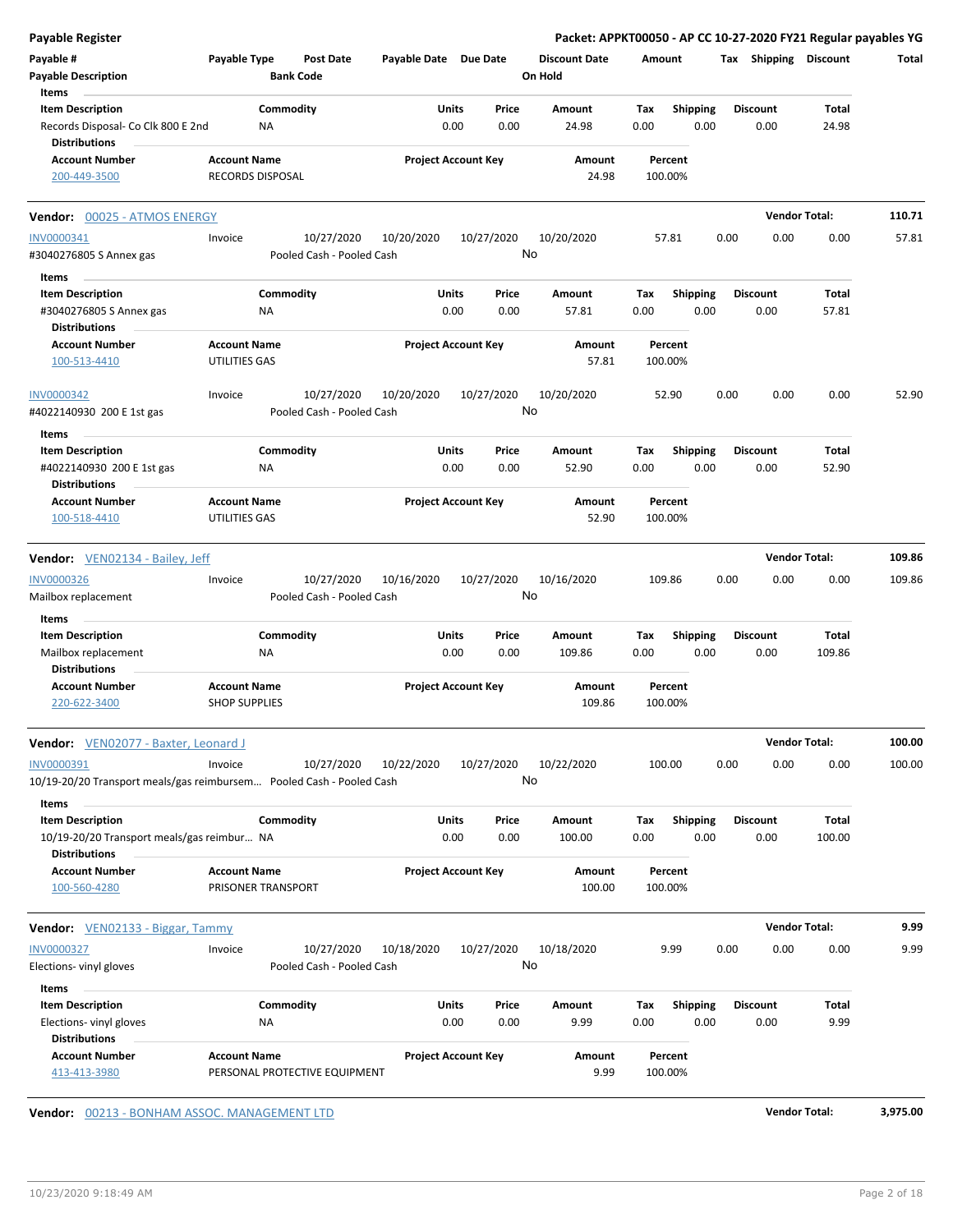| Payable #<br>Payable Type<br>Payable Date Due Date<br><b>Discount Date</b><br>Tax Shipping Discount<br><b>Post Date</b><br>Amount<br><b>Payable Description</b><br><b>Bank Code</b><br>On Hold<br>INV0000329<br>10/27/2020<br>10/27/2020<br>0.00<br>0.00<br>0.00<br>10/19/2020<br>10/19/2020<br>3,975.00<br>Invoice<br>No<br>Pooled Cash - Pooled Cash<br>Nov 2020 lease 800 E 2nd<br>Items<br><b>Item Description</b><br>Commodity<br>Units<br>Price<br>Shipping<br>Total<br>Amount<br>Tax<br><b>Discount</b><br>0.00<br>0.00<br>Nov 2020 lease 800 E 2nd<br>0.00<br>0.00<br>0.00<br>3,150.00<br>ΝA<br>3,150.00<br><b>Distributions</b><br><b>Account Name</b><br><b>Project Account Key</b><br><b>Account Number</b><br>Amount<br>Percent | Total<br>3,975.00 |
|---------------------------------------------------------------------------------------------------------------------------------------------------------------------------------------------------------------------------------------------------------------------------------------------------------------------------------------------------------------------------------------------------------------------------------------------------------------------------------------------------------------------------------------------------------------------------------------------------------------------------------------------------------------------------------------------------------------------------------------------|-------------------|
|                                                                                                                                                                                                                                                                                                                                                                                                                                                                                                                                                                                                                                                                                                                                             |                   |
|                                                                                                                                                                                                                                                                                                                                                                                                                                                                                                                                                                                                                                                                                                                                             |                   |
|                                                                                                                                                                                                                                                                                                                                                                                                                                                                                                                                                                                                                                                                                                                                             |                   |
|                                                                                                                                                                                                                                                                                                                                                                                                                                                                                                                                                                                                                                                                                                                                             |                   |
|                                                                                                                                                                                                                                                                                                                                                                                                                                                                                                                                                                                                                                                                                                                                             |                   |
|                                                                                                                                                                                                                                                                                                                                                                                                                                                                                                                                                                                                                                                                                                                                             |                   |
| 100-518-4700<br>OFFICE SPACE LEASE<br>3,150.00<br>100.00%                                                                                                                                                                                                                                                                                                                                                                                                                                                                                                                                                                                                                                                                                   |                   |
| Items                                                                                                                                                                                                                                                                                                                                                                                                                                                                                                                                                                                                                                                                                                                                       |                   |
| Commodity<br><b>Item Description</b><br>Units<br>Price<br>Amount<br>Tax<br><b>Shipping</b><br><b>Discount</b><br>Total<br>0.00<br>Nov 2020 electirc 800 E 2nd<br>NA<br>0.00<br>0.00<br>700.00<br>0.00<br>0.00<br>700.00                                                                                                                                                                                                                                                                                                                                                                                                                                                                                                                     |                   |
| <b>Distributions</b>                                                                                                                                                                                                                                                                                                                                                                                                                                                                                                                                                                                                                                                                                                                        |                   |
| <b>Account Name</b><br><b>Project Account Key</b><br><b>Account Number</b><br>Amount<br>Percent<br>UTILITIES ELECTRICITY<br>700.00<br>100.00%<br>100-518-4400                                                                                                                                                                                                                                                                                                                                                                                                                                                                                                                                                                               |                   |
| Items                                                                                                                                                                                                                                                                                                                                                                                                                                                                                                                                                                                                                                                                                                                                       |                   |
| Commodity<br><b>Item Description</b><br>Units<br>Price<br>Amount<br><b>Shipping</b><br><b>Discount</b><br>Total<br>Тах<br>0.00<br>0.00<br>125.00<br>Nov 2020 water 800 E 2nd<br>0.00<br>125.00<br>0.00<br>0.00<br>ΝA                                                                                                                                                                                                                                                                                                                                                                                                                                                                                                                        |                   |
| <b>Distributions</b><br><b>Account Name</b><br><b>Project Account Key</b><br><b>Account Number</b><br>Amount<br>Percent<br>100-518-4420<br>UTILITIES WATER<br>125.00<br>100.00%                                                                                                                                                                                                                                                                                                                                                                                                                                                                                                                                                             |                   |
|                                                                                                                                                                                                                                                                                                                                                                                                                                                                                                                                                                                                                                                                                                                                             |                   |
| <b>Vendor Total:</b><br>Vendor: 00800 - BONHAM QUICK LUBE                                                                                                                                                                                                                                                                                                                                                                                                                                                                                                                                                                                                                                                                                   | 285.00            |
| 10/27/2020<br>10/2/2020<br>10/27/2020<br>10/2/2020<br>47.00<br>0.00<br>0.00<br>0.00<br>95193<br>Invoice                                                                                                                                                                                                                                                                                                                                                                                                                                                                                                                                                                                                                                     | 47.00             |
| No<br>2011 Chev oil change Unit 4878<br>Pooled Cash - Pooled Cash                                                                                                                                                                                                                                                                                                                                                                                                                                                                                                                                                                                                                                                                           |                   |
| Items                                                                                                                                                                                                                                                                                                                                                                                                                                                                                                                                                                                                                                                                                                                                       |                   |
| Commodity<br>Units<br><b>Item Description</b><br>Price<br>Amount<br>Tax<br><b>Shipping</b><br><b>Discount</b><br>Total<br>0.00<br>2011 Chev oil change Unit 4878<br>0.00<br>0.00<br>47.00<br>0.00<br>0.00<br>47.00<br>ΝA<br><b>Distributions</b>                                                                                                                                                                                                                                                                                                                                                                                                                                                                                            |                   |
| <b>Account Name</b><br><b>Project Account Key</b><br><b>Account Number</b><br>Amount<br>Percent                                                                                                                                                                                                                                                                                                                                                                                                                                                                                                                                                                                                                                             |                   |
| 47.00<br><b>R &amp; M AUTOMOBILES</b><br>100.00%<br>100-560-4540                                                                                                                                                                                                                                                                                                                                                                                                                                                                                                                                                                                                                                                                            |                   |
| 95257<br>10/27/2020<br>10/5/2020<br>10/27/2020<br>10/5/2020<br>59.00<br>0.00<br>0.00<br>0.00<br>Invoice<br>No<br>2018 Ram oil change/ inspection Unit 1034<br>Pooled Cash - Pooled Cash                                                                                                                                                                                                                                                                                                                                                                                                                                                                                                                                                     | 59.00             |
|                                                                                                                                                                                                                                                                                                                                                                                                                                                                                                                                                                                                                                                                                                                                             |                   |
| Items<br>Commodity<br>Units<br>Amount<br>Total                                                                                                                                                                                                                                                                                                                                                                                                                                                                                                                                                                                                                                                                                              |                   |
| <b>Item Description</b><br>Price<br>Tax<br><b>Shipping</b><br><b>Discount</b><br>2018 Ram oil change/ inspection Unit 1034<br>59.00<br>0.00<br>0.00<br>0.00<br>0.00<br>0.00<br>59.00<br>NA<br><b>Distributions</b>                                                                                                                                                                                                                                                                                                                                                                                                                                                                                                                          |                   |
| <b>Account Number</b><br><b>Account Name</b><br><b>Project Account Key</b><br>Amount<br>Percent<br>R & M AUTOMOBILES<br>59.00<br>100.00%<br>100-560-4540                                                                                                                                                                                                                                                                                                                                                                                                                                                                                                                                                                                    |                   |
|                                                                                                                                                                                                                                                                                                                                                                                                                                                                                                                                                                                                                                                                                                                                             |                   |
| 10/27/2020<br>10/9/2020<br>Invoice<br>10/27/2020<br>10/9/2020<br>47.00<br>0.00<br>0.00<br>0.00<br>95379<br>No<br>2018 Ford oil change Unit 1068<br>Pooled Cash - Pooled Cash                                                                                                                                                                                                                                                                                                                                                                                                                                                                                                                                                                | 47.00             |
| Items<br>Commodity<br><b>Item Description</b><br>Units<br>Price<br><b>Shipping</b><br><b>Discount</b><br>Total<br>Amount<br>Tax                                                                                                                                                                                                                                                                                                                                                                                                                                                                                                                                                                                                             |                   |
| 0.00<br>47.00<br>0.00<br>47.00<br>0.00<br>0.00<br>0.00<br>2018 Ford oil change Unit 1068<br>ΝA<br><b>Distributions</b>                                                                                                                                                                                                                                                                                                                                                                                                                                                                                                                                                                                                                      |                   |
| <b>Account Number</b><br><b>Account Name</b><br><b>Project Account Key</b><br>Amount<br>Percent                                                                                                                                                                                                                                                                                                                                                                                                                                                                                                                                                                                                                                             |                   |
| 47.00<br>100-560-4540<br>R & M AUTOMOBILES<br>100.00%                                                                                                                                                                                                                                                                                                                                                                                                                                                                                                                                                                                                                                                                                       |                   |
| 10/27/2020<br>10/7/2020<br>10.00<br>0.00<br>0.00<br>0.00<br>95400<br>10/27/2020<br>10/7/2020<br>Invoice<br>No<br>2018 Ford flat repair<br>Pooled Cash - Pooled Cash                                                                                                                                                                                                                                                                                                                                                                                                                                                                                                                                                                         | 10.00             |
| Items                                                                                                                                                                                                                                                                                                                                                                                                                                                                                                                                                                                                                                                                                                                                       |                   |
| <b>Item Description</b><br>Commodity<br>Units<br>Price<br>Tax<br>Shipping<br>Total<br>Amount<br><b>Discount</b><br>0.00<br>0.00<br>0.00<br>0.00<br>0.00<br>2018 Ford flat repair<br>10.00<br>10.00<br>ΝA                                                                                                                                                                                                                                                                                                                                                                                                                                                                                                                                    |                   |
| <b>Distributions</b><br><b>Account Number</b><br><b>Account Name</b><br><b>Project Account Key</b><br>Amount<br>Percent                                                                                                                                                                                                                                                                                                                                                                                                                                                                                                                                                                                                                     |                   |
| 100-560-4540<br>R & M AUTOMOBILES<br>10.00<br>100.00%                                                                                                                                                                                                                                                                                                                                                                                                                                                                                                                                                                                                                                                                                       |                   |
| 10/27/2020<br>10/27/2020<br>10/8/2020<br>0.00<br>0.00<br>10/8/2020<br>75.00<br>0.00<br>95429<br>Invoice<br>No<br>2018 Chev oil change Unit 1408<br>Pooled Cash - Pooled Cash                                                                                                                                                                                                                                                                                                                                                                                                                                                                                                                                                                | 75.00             |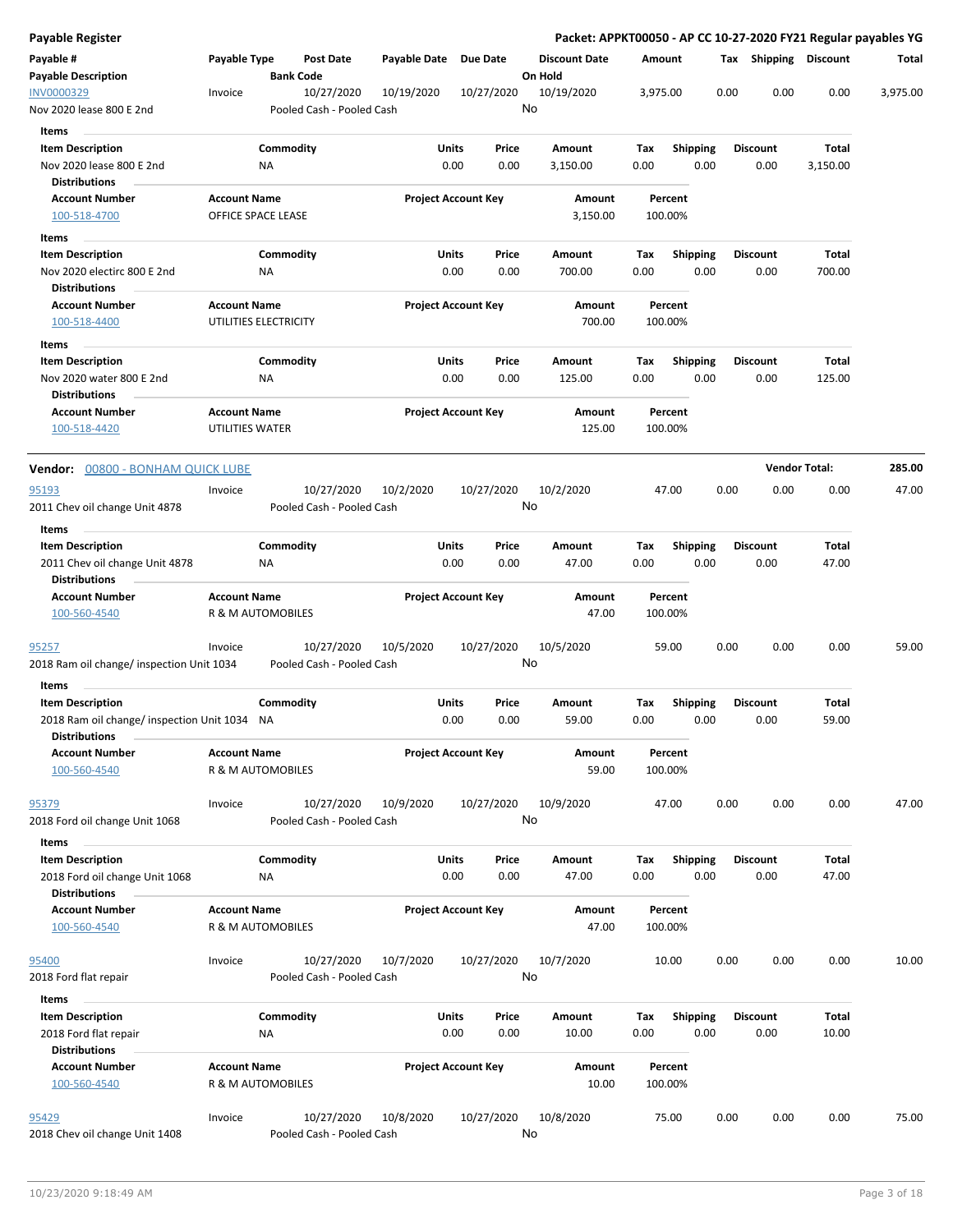| Payable Register                                          | Packet: APPKT00050 - AP CC 10-27-2020 FY21 Regular payables YG |                                         |                       |                            |                                 |                    |                         |                         |      |                       |            |
|-----------------------------------------------------------|----------------------------------------------------------------|-----------------------------------------|-----------------------|----------------------------|---------------------------------|--------------------|-------------------------|-------------------------|------|-----------------------|------------|
| Payable #<br><b>Payable Description</b>                   | Payable Type                                                   | Post Date<br><b>Bank Code</b>           | Payable Date Due Date |                            | <b>Discount Date</b><br>On Hold | Amount             |                         |                         |      | Tax Shipping Discount | Total      |
| Items                                                     |                                                                |                                         |                       |                            |                                 |                    |                         |                         |      |                       |            |
| <b>Item Description</b><br>2018 Chev oil change Unit 1408 | Commodity<br>ΝA                                                |                                         | Units<br>0.00         | Price<br>0.00              | Amount<br>75.00                 | Tax<br>0.00        | <b>Shipping</b><br>0.00 | <b>Discount</b><br>0.00 |      | <b>Total</b><br>75.00 |            |
| <b>Distributions</b>                                      |                                                                |                                         |                       |                            |                                 |                    |                         |                         |      |                       |            |
| <b>Account Number</b>                                     | <b>Account Name</b>                                            |                                         |                       | <b>Project Account Key</b> | Amount                          | Percent            |                         |                         |      |                       |            |
| 100-560-4540                                              | R & M AUTOMOBILES                                              |                                         |                       |                            | 75.00                           | 100.00%            |                         |                         |      |                       |            |
| 96069                                                     | Invoice                                                        | 10/27/2020                              | 10/21/2020            | 10/27/2020                 | 10/21/2020                      | 47.00              |                         | 0.00                    | 0.00 | 0.00                  | 47.00      |
| 2018 Ford oil change Unit 4599                            |                                                                | Pooled Cash - Pooled Cash               |                       |                            | No                              |                    |                         |                         |      |                       |            |
| Items                                                     |                                                                |                                         |                       |                            |                                 |                    |                         |                         |      |                       |            |
| <b>Item Description</b>                                   | Commodity                                                      |                                         | Units                 | Price                      | Amount                          | Tax                | Shipping                | <b>Discount</b>         |      | <b>Total</b>          |            |
| 2018 Ford oil change Unit 4599<br><b>Distributions</b>    | ΝA                                                             |                                         | 0.00                  | 0.00                       | 47.00                           | 0.00               | 0.00                    | 0.00                    |      | 47.00                 |            |
| <b>Account Number</b><br>100-560-4540                     | <b>Account Name</b><br>R & M AUTOMOBILES                       |                                         |                       | <b>Project Account Key</b> | Amount<br>47.00                 | Percent<br>100.00% |                         |                         |      |                       |            |
|                                                           |                                                                |                                         |                       |                            |                                 |                    |                         |                         |      |                       |            |
| Vendor: 00046 - BONHAM, CITY OF                           |                                                                |                                         |                       |                            |                                 |                    |                         |                         |      | <b>Vendor Total:</b>  | 2,500.00   |
| <b>INV0000328</b><br>Nov 2020 lease 514 Chestnut          | Invoice                                                        | 10/27/2020<br>Pooled Cash - Pooled Cash | 10/19/2020            | 10/27/2020                 | 10/19/2020<br>No                | 2,500.00           |                         | 0.00                    | 0.00 | 0.00                  | 2,500.00   |
| Items                                                     |                                                                |                                         |                       |                            |                                 |                    |                         |                         |      |                       |            |
| <b>Item Description</b>                                   | Commodity                                                      |                                         | Units                 | Price                      | Amount                          | Tax                | <b>Shipping</b>         | <b>Discount</b>         |      | Total                 |            |
| Nov 2020 lease 514 Chestnut<br><b>Distributions</b>       | ΝA                                                             |                                         | 0.00                  | 0.00                       | 2,500.00                        | 0.00               | 0.00                    | 0.00                    |      | 2,500.00              |            |
| <b>Account Number</b>                                     | <b>Account Name</b>                                            |                                         |                       | <b>Project Account Key</b> | Amount                          | Percent            |                         |                         |      |                       |            |
| 100-518-4700                                              | OFFICE SPACE LEASE                                             |                                         |                       |                            | 2,500.00                        | 100.00%            |                         |                         |      |                       |            |
| Vendor: 00725 - BRANNAN, QUIENCY SMITH                    |                                                                |                                         |                       |                            |                                 |                    |                         |                         |      | <b>Vendor Total:</b>  | 160.00     |
| INV0000330                                                | Invoice                                                        | 10/27/2020                              | 10/9/2020             | 10/27/2020                 | 10/9/2020                       | 160.00             |                         | 0.00                    | 0.00 | 0.00                  | 160.00     |
| CR-20-27305 Voris Dst Ct                                  |                                                                | Pooled Cash - Pooled Cash               |                       |                            | No                              |                    |                         |                         |      |                       |            |
| Items                                                     |                                                                |                                         |                       |                            |                                 |                    |                         |                         |      |                       |            |
| <b>Item Description</b><br>CR-20-27305 Voris Dst Ct       | Commodity<br>ΝA                                                |                                         | Units<br>0.00         | Price<br>0.00              | Amount<br>160.00                | Tax<br>0.00        | <b>Shipping</b><br>0.00 | <b>Discount</b><br>0.00 |      | Total<br>160.00       |            |
| <b>Distributions</b>                                      |                                                                |                                         |                       |                            |                                 |                    |                         |                         |      |                       |            |
| <b>Account Number</b>                                     | <b>Account Name</b>                                            |                                         |                       | <b>Project Account Key</b> | Amount                          | Percent            |                         |                         |      |                       |            |
| 100-435-4370                                              | <b>ATTORNEY FEES</b>                                           |                                         |                       |                            | 160.00                          | 100.00%            |                         |                         |      |                       |            |
| <b>Vendor:</b> 00508 - BRYCO-BRYANT CO                    |                                                                |                                         |                       |                            |                                 |                    |                         |                         |      | <b>Vendor Total:</b>  | 100,035.66 |
| <u>14</u>                                                 | Invoice                                                        | 10/27/2020                              | 10/27/2020            | 10/27/2020                 | 10/27/2020                      | 100,035.66         |                         | 0.00                    | 0.00 | 0.00                  | 100,035.66 |
| CH Oct 2020 Masonry                                       |                                                                | Pooled Cash - Pooled Cash               |                       |                            | No                              |                    |                         |                         |      |                       |            |
| <b>Items</b>                                              |                                                                |                                         |                       |                            |                                 |                    |                         |                         |      |                       |            |
| <b>Item Description</b>                                   | Commodity                                                      |                                         | Units                 | Price                      | Amount                          | Tax                | <b>Shipping</b>         | <b>Discount</b>         |      | Total                 |            |
| CH Oct 2020 Masonry<br><b>Distributions</b>               | <b>NA</b>                                                      |                                         | 0.00                  | 0.00                       | 100,035.66                      | 0.00               | 0.00                    | 0.00                    |      | 100,035.66            |            |
| <b>Account Number</b>                                     | <b>Account Name</b>                                            |                                         |                       | <b>Project Account Key</b> | Amount                          | Percent            |                         |                         |      |                       |            |
| 680-668-1680                                              | <b>MASONRY AND STONE</b>                                       |                                         |                       |                            | 100,035.66                      | 100.00%            |                         |                         |      |                       |            |
| Vendor: VEN02136 - Bulldog Carpet Cleaning                |                                                                |                                         |                       |                            |                                 |                    |                         |                         |      | <b>Vendor Total:</b>  | 4,500.00   |
| 7447                                                      | Invoice                                                        | 10/27/2020                              | 10/22/2020            | 10/27/2020                 | 10/22/2020                      | 4,500.00           |                         | 0.00                    | 0.00 | 0.00                  | 4,500.00   |
| Majestic carpet cleaning                                  |                                                                | Pooled Cash - Pooled Cash               |                       |                            | No                              |                    |                         |                         |      |                       |            |
| Items                                                     |                                                                |                                         |                       |                            |                                 |                    |                         |                         |      |                       |            |
| <b>Item Description</b>                                   | Commodity                                                      |                                         | Units                 | Price                      | Amount                          | Тах                | <b>Shipping</b>         | <b>Discount</b>         |      | Total                 |            |
| Majestic carpet cleaning                                  | ΝA                                                             |                                         | 0.00                  | 0.00                       | 4,500.00                        | 0.00               | 0.00                    | 0.00                    |      | 4,500.00              |            |
| <b>Distributions</b>                                      |                                                                |                                         |                       |                            |                                 |                    |                         |                         |      |                       |            |
| <b>Account Number</b><br>413-413-3970                     | <b>Account Name</b><br>SANITIZING SUPPLIES                     |                                         |                       | <b>Project Account Key</b> | Amount<br>4,500.00              | Percent<br>100.00% |                         |                         |      |                       |            |

**Vendor:** VEN02089 - Cirro Energy **Vendor Total: 89.66**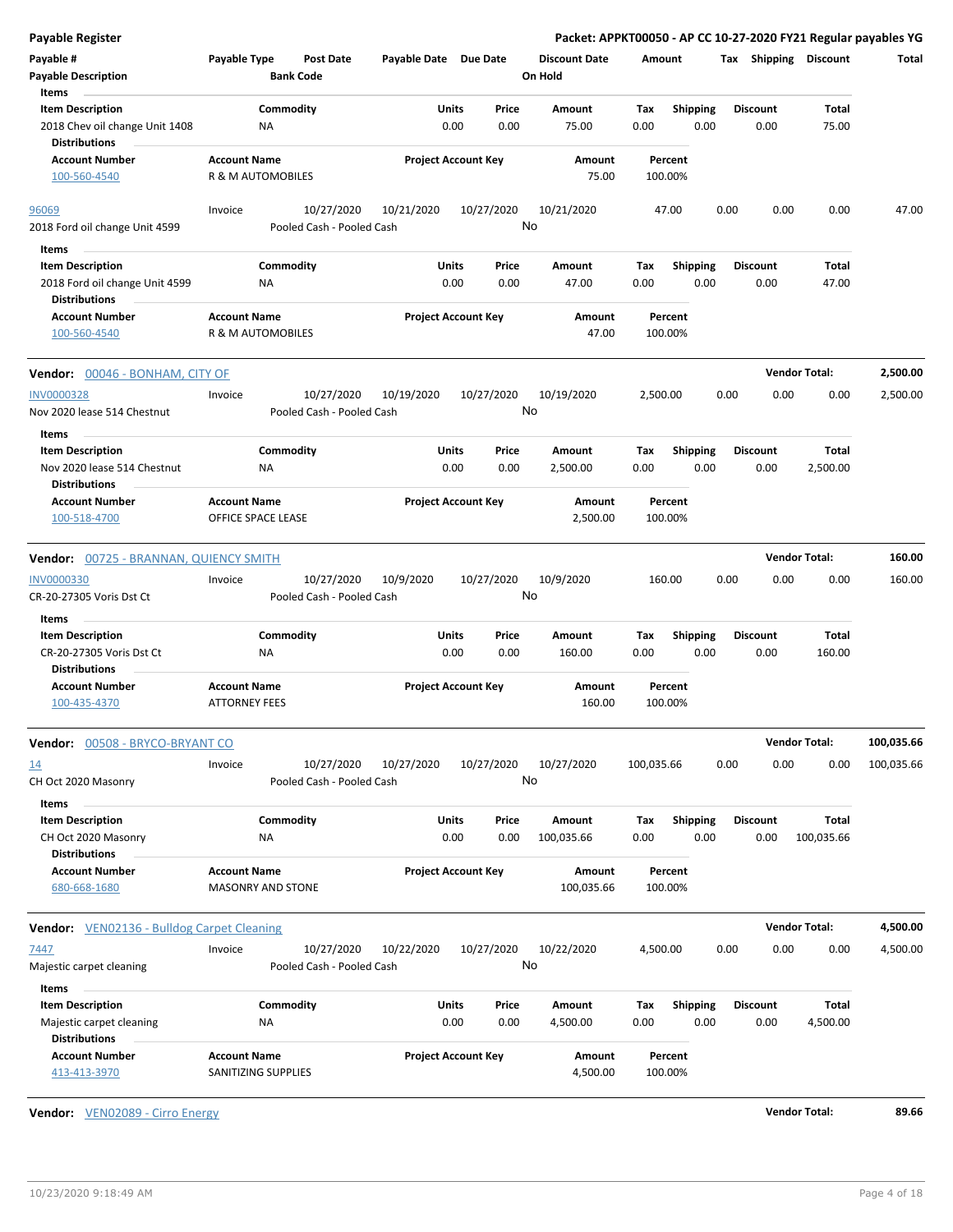| Payable Register                                                                       |                                                      |                 |                                         |                       |                            |                  | Packet: APPKT00050 - AP CC 10-27-2020 FY21 Regular payables YG |                    |                         |      |                         |                      |          |
|----------------------------------------------------------------------------------------|------------------------------------------------------|-----------------|-----------------------------------------|-----------------------|----------------------------|------------------|----------------------------------------------------------------|--------------------|-------------------------|------|-------------------------|----------------------|----------|
| Payable #<br><b>Payable Description</b>                                                | Payable Type                                         |                 | <b>Post Date</b><br><b>Bank Code</b>    | Payable Date Due Date |                            |                  | <b>Discount Date</b><br>On Hold                                | Amount             |                         |      | Tax Shipping Discount   |                      | Total    |
| 126005343514<br>EMS Leonard electric 9/10-10/9/20                                      | Invoice                                              |                 | 10/27/2020<br>Pooled Cash - Pooled Cash | 10/12/2020            |                            | 10/27/2020<br>No | 10/12/2020                                                     | 89.66              |                         | 0.00 | 0.00                    | 0.00                 | 89.66    |
| <b>Items</b>                                                                           |                                                      |                 |                                         |                       |                            |                  |                                                                |                    |                         |      |                         |                      |          |
| <b>Item Description</b>                                                                |                                                      | Commodity       |                                         |                       | Units                      | Price            | Amount                                                         | Tax                | <b>Shipping</b>         |      | <b>Discount</b>         | Total                |          |
| EMS Leonard electric 9/10-10/9/20<br><b>Distributions</b>                              |                                                      | ΝA              |                                         |                       | 0.00                       | 0.00             | 89.66                                                          | 0.00               | 0.00                    |      | 0.00                    | 89.66                |          |
| <b>Account Number</b><br>100-540-4400                                                  | <b>Account Name</b><br>UTILITIES ELECTRICITY         |                 |                                         |                       | <b>Project Account Key</b> |                  | Amount<br>89.66                                                | Percent<br>100.00% |                         |      |                         |                      |          |
| <b>Vendor:</b> VEN02135 - D4TEAFCS                                                     |                                                      |                 |                                         |                       |                            |                  |                                                                |                    |                         |      |                         | <b>Vendor Total:</b> | 150.00   |
| INV0000343                                                                             | Invoice                                              |                 | 10/27/2020                              | 10/21/2020            |                            | 10/27/2020       | 10/21/2020                                                     | 150.00             |                         | 0.00 | 0.00                    | 0.00                 | 150.00   |
| <b>B Arie Annual membership</b><br>Items                                               |                                                      |                 | Pooled Cash - Pooled Cash               |                       |                            | No               |                                                                |                    |                         |      |                         |                      |          |
| <b>Item Description</b>                                                                |                                                      | Commodity       |                                         |                       | Units                      | Price            | Amount                                                         | Tax                | <b>Shipping</b>         |      | <b>Discount</b>         | Total                |          |
| <b>B Arie Annual membership</b><br><b>Distributions</b>                                |                                                      | NA              |                                         |                       | 0.00                       | 0.00             | 150.00                                                         | 0.00               | 0.00                    |      | 0.00                    | 150.00               |          |
| <b>Account Number</b><br>100-665-4280                                                  | <b>Account Name</b>                                  |                 | IN/OUT CO.TRAVEL/TRAINING-F.C.S.        |                       | <b>Project Account Key</b> |                  | Amount<br>150.00                                               | Percent<br>100.00% |                         |      |                         |                      |          |
| <b>Vendor:</b> 00548 - DAILEY, JEFFREY                                                 |                                                      |                 |                                         |                       |                            |                  |                                                                |                    |                         |      |                         | <b>Vendor Total:</b> | 400.00   |
| <b>INV0000392</b><br>50439 Gonzalez-Villanueva Co Ct@Law                               | Invoice                                              |                 | 10/27/2020<br>Pooled Cash - Pooled Cash | 10/15/2020            |                            | 10/27/2020<br>No | 10/15/2020                                                     | 400.00             |                         | 0.00 | 0.00                    | 0.00                 | 400.00   |
| Items                                                                                  |                                                      |                 |                                         |                       |                            |                  |                                                                |                    |                         |      |                         |                      |          |
| <b>Item Description</b><br>50439 Gonzalez-Villanueva Co Ct@Law<br><b>Distributions</b> |                                                      | Commodity<br>ΝA |                                         |                       | Units<br>0.00              | Price<br>0.00    | Amount<br>400.00                                               | Tax<br>0.00        | <b>Shipping</b><br>0.00 |      | <b>Discount</b><br>0.00 | Total<br>400.00      |          |
| <b>Account Number</b><br>100-410-4240                                                  | <b>Account Name</b><br><b>INDIGENT ATTORNEY FEES</b> |                 |                                         |                       | <b>Project Account Key</b> |                  | Amount<br>400.00                                               | Percent<br>100.00% |                         |      |                         |                      |          |
| Vendor: VEN02132 - District 4 TCAAA                                                    |                                                      |                 |                                         |                       |                            |                  |                                                                |                    |                         |      |                         | <b>Vendor Total:</b> | 120.00   |
| INV0000331<br>C. Maxwell 2020 Membership dues                                          | Invoice                                              |                 | 10/27/2020<br>Pooled Cash - Pooled Cash | 10/19/2020            |                            | 10/27/2020<br>No | 10/19/2020                                                     | 120.00             |                         | 0.00 | 0.00                    | 0.00                 | 120.00   |
| Items<br><b>Item Description</b>                                                       |                                                      | Commodity       |                                         |                       | Units                      | Price            | Amount                                                         | Tax                | <b>Shipping</b>         |      | <b>Discount</b>         | Total                |          |
| C. Maxwell 2020 Membership dues<br><b>Distributions</b>                                |                                                      | ΝA              |                                         |                       | 0.00                       | 0.00             | 120.00                                                         | 0.00               | 0.00                    |      | 0.00                    | 120.00               |          |
| <b>Account Number</b><br>100-665-4270                                                  | <b>Account Name</b>                                  |                 | IN/OUT CO.TRAVEL/TRAINING-AG.           |                       | <b>Project Account Key</b> |                  | Amount<br>120.00                                               | Percent<br>100.00% |                         |      |                         |                      |          |
| <b>Vendor:</b> 00690 - ERGON ASPHALT AND EMULSIONS, INC.                               |                                                      |                 |                                         |                       |                            |                  |                                                                |                    |                         |      |                         | <b>Vendor Total:</b> | 4,097.34 |
| 9402351241<br>Acct # 914709 CRS-2                                                      | Invoice                                              |                 | 10/27/2020<br>Pooled Cash - Pooled Cash | 10/1/2020             |                            | 10/27/2020<br>No | 10/1/2020                                                      | 4,097.34           |                         | 0.00 | 0.00                    | 0.00                 | 4,097.34 |
| Items                                                                                  |                                                      |                 |                                         |                       |                            |                  |                                                                |                    |                         |      |                         |                      |          |
| <b>Item Description</b><br>Acct # 914709 CRS-2<br><b>Distributions</b>                 |                                                      | Commodity<br>ΝA |                                         |                       | Units<br>0.00              | Price<br>0.00    | Amount<br>4,097.34                                             | Tax<br>0.00        | <b>Shipping</b><br>0.00 |      | Discount<br>0.00        | Total<br>4,097.34    |          |
| <b>Account Number</b><br>240-624-3440                                                  | <b>Account Name</b>                                  |                 | R&B MAT. ASPHALT/RD OIL                 |                       | <b>Project Account Key</b> |                  | Amount<br>4,097.34                                             | Percent<br>100.00% |                         |      |                         |                      |          |
| <b>Vendor:</b> 00797 - FANNIN COUNTY TAX ASSESSOR-COL                                  |                                                      |                 |                                         |                       |                            |                  |                                                                |                    |                         |      |                         | <b>Vendor Total:</b> | 7.50     |
| INV0000332<br>2018 Ram Unit 1034 registration Plate KTJ4596                            | Invoice                                              |                 | 10/27/2020<br>Pooled Cash - Pooled Cash | 10/5/2020             |                            | 10/27/2020<br>No | 10/5/2020                                                      | 7.50               |                         | 0.00 | 0.00                    | 0.00                 | 7.50     |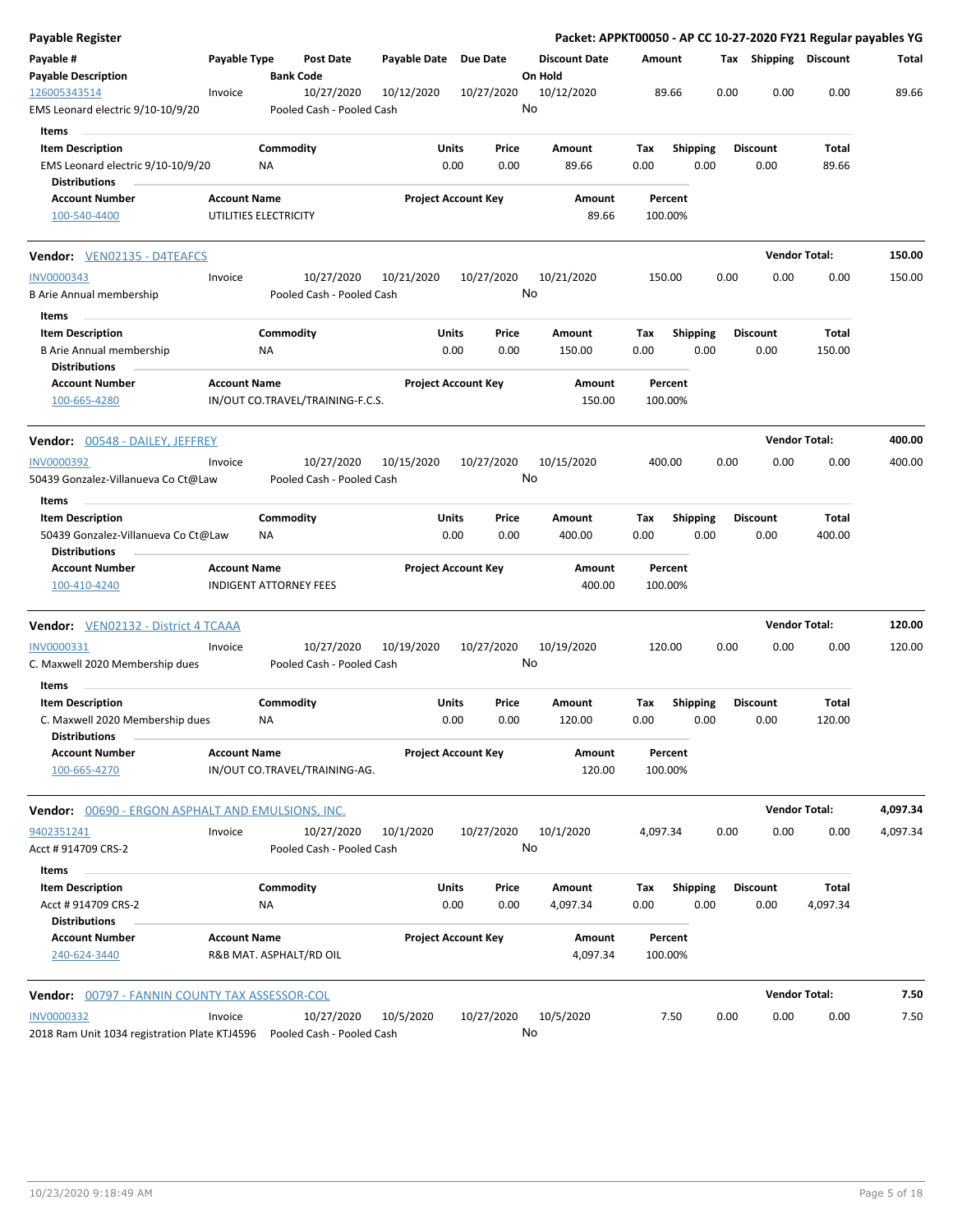| <b>Payable Register</b>                                                                         |                                                |                                      |                       |                            |                                 |             |                         |      |                         | Packet: APPKT00050 - AP CC 10-27-2020 FY21 Regular payables YG |        |
|-------------------------------------------------------------------------------------------------|------------------------------------------------|--------------------------------------|-----------------------|----------------------------|---------------------------------|-------------|-------------------------|------|-------------------------|----------------------------------------------------------------|--------|
| Payable #<br><b>Payable Description</b><br>Items                                                | Payable Type                                   | <b>Post Date</b><br><b>Bank Code</b> | Payable Date Due Date |                            | <b>Discount Date</b><br>On Hold | Amount      |                         |      | Tax Shipping Discount   |                                                                | Total  |
|                                                                                                 |                                                |                                      |                       |                            |                                 |             |                         |      |                         |                                                                |        |
| <b>Item Description</b><br>2018 Ram Unit 1034 registration Plate KTJ NA<br><b>Distributions</b> | Commodity                                      |                                      | Units                 | Price<br>0.00<br>0.00      | Amount<br>7.50                  | Tax<br>0.00 | <b>Shipping</b><br>0.00 |      | <b>Discount</b><br>0.00 | Total<br>7.50                                                  |        |
| <b>Account Number</b>                                                                           | <b>Account Name</b>                            |                                      |                       | <b>Project Account Key</b> | Amount                          |             | Percent                 |      |                         |                                                                |        |
| 100-560-4540                                                                                    | R & M AUTOMOBILES                              |                                      |                       |                            | 7.50                            | 100.00%     |                         |      |                         |                                                                |        |
| Vendor: 00148 - FEDEX                                                                           |                                                |                                      |                       |                            |                                 |             |                         |      |                         | <b>Vendor Total:</b>                                           | 51.71  |
| 7-151-47008                                                                                     | Invoice                                        | 10/27/2020                           | 10/15/2020            | 10/27/2020                 | 10/15/2020                      |             | 51.71                   | 0.00 | 0.00                    | 0.00                                                           | 51.71  |
| SO postage -evidence received                                                                   |                                                | Pooled Cash - Pooled Cash            |                       |                            | No                              |             |                         |      |                         |                                                                |        |
| Items                                                                                           |                                                |                                      |                       |                            |                                 |             |                         |      |                         |                                                                |        |
| <b>Item Description</b>                                                                         | Commodity                                      |                                      | Units                 | Price                      | Amount                          | Tax         | <b>Shipping</b>         |      | <b>Discount</b>         | Total                                                          |        |
| SO postage -evidence received<br><b>Distributions</b>                                           | NA                                             |                                      |                       | 0.00<br>0.00               | 51.71                           | 0.00        | 0.00                    |      | 0.00                    | 51.71                                                          |        |
| <b>Account Number</b>                                                                           | <b>Account Name</b>                            |                                      |                       | <b>Project Account Key</b> | Amount                          |             | Percent                 |      |                         |                                                                |        |
| 100-560-3110                                                                                    | <b>POSTAGE</b>                                 |                                      |                       |                            | 51.71                           | 100.00%     |                         |      |                         |                                                                |        |
| Vendor: 00074 - FROELICH, DR. JAMES E.                                                          |                                                |                                      |                       |                            |                                 |             |                         |      |                         | <b>Vendor Total:</b>                                           | 200.00 |
| INV0000333                                                                                      | Invoice                                        | 10/27/2020                           | 10/16/2020            | 10/27/2020                 | 10/16/2020                      | 200.00      |                         | 0.00 | 0.00                    | 0.00                                                           | 200.00 |
| 9/21-10/20/2020 Health Officer                                                                  |                                                | Pooled Cash - Pooled Cash            |                       |                            | No                              |             |                         |      |                         |                                                                |        |
| Items                                                                                           |                                                |                                      |                       |                            |                                 |             |                         |      |                         |                                                                |        |
| <b>Item Description</b>                                                                         | Commodity                                      |                                      | Units                 | Price                      | Amount                          | Tax         | Shipping                |      | <b>Discount</b>         | Total                                                          |        |
| 9/21-10/20/2020 Health Officer<br><b>Distributions</b>                                          | NA.                                            |                                      |                       | 0.00<br>0.00               | 200.00                          | 0.00        | 0.00                    |      | 0.00                    | 200.00                                                         |        |
| <b>Account Number</b>                                                                           | <b>Account Name</b>                            |                                      |                       | <b>Project Account Key</b> | Amount                          |             | Percent                 |      |                         |                                                                |        |
| 100-641-1020                                                                                    | SALARY APPOINTED OFFICIAL                      |                                      |                       |                            | 200.00                          | 100.00%     |                         |      |                         |                                                                |        |
| <b>Vendor: 00236 - FUNCTION 4, LLC</b>                                                          |                                                |                                      |                       |                            |                                 |             |                         |      |                         | <b>Vendor Total:</b>                                           | 359.17 |
| <b>INV817333</b>                                                                                | Invoice                                        | 10/27/2020                           | 10/19/2020            | 10/27/2020                 | 10/19/2020                      | 359.17      |                         | 0.00 | 0.00                    | 0.00                                                           | 359.17 |
| Turner copies 9/27-10/26/20                                                                     |                                                | Pooled Cash - Pooled Cash            |                       |                            | No                              |             |                         |      |                         |                                                                |        |
| Items                                                                                           |                                                |                                      |                       |                            |                                 |             |                         |      |                         |                                                                |        |
| <b>Item Description</b>                                                                         | Commodity                                      |                                      | Units                 | Price                      | Amount                          | Tax         | <b>Shipping</b>         |      | <b>Discount</b>         | Total                                                          |        |
| Turner copies 9/27-10/26/20<br><b>Distributions</b>                                             | ΝA                                             |                                      |                       | 0.00<br>0.00               | 359.17                          | 0.00        | 0.00                    |      | 0.00                    | 359.17                                                         |        |
| <b>Account Number</b><br>100-510-3150                                                           | <b>Account Name</b><br><b>COPIER RENTAL</b>    |                                      |                       | <b>Project Account Key</b> | Amount<br>359.17                | 100.00%     | Percent                 |      |                         |                                                                |        |
| <b>Vendor:</b> 00512 - GAYLON P. RIDDELS LAW FIRM, PC                                           |                                                |                                      |                       |                            |                                 |             |                         |      |                         | <b>Vendor Total:</b>                                           | 443.65 |
| <b>INV0000334</b>                                                                               | Invoice                                        | 10/27/2020                           | 10/7/2020             | 10/27/2020                 | 10/7/2020                       | 443.65      |                         | 0.00 | 0.00                    | 0.00                                                           | 443.65 |
| CR-20-27467 Clark Dst Ct                                                                        |                                                | Pooled Cash - Pooled Cash            |                       |                            | No                              |             |                         |      |                         |                                                                |        |
| Items<br><b>Item Description</b>                                                                | Commodity                                      |                                      | Units                 | Price                      | Amount                          | Tax         | <b>Shipping</b>         |      | <b>Discount</b>         | Total                                                          |        |
| CR-20-27467 Clark Dst Ct<br><b>Distributions</b>                                                | ΝA                                             |                                      |                       | 0.00<br>0.00               | 443.65                          | 0.00        | 0.00                    |      | 0.00                    | 443.65                                                         |        |
| <b>Account Number</b>                                                                           | <b>Account Name</b>                            |                                      |                       | <b>Project Account Key</b> | Amount                          |             | Percent                 |      |                         |                                                                |        |
| 100-435-4370                                                                                    | <b>ATTORNEY FEES</b>                           |                                      |                       |                            | 443.65                          | 100.00%     |                         |      |                         |                                                                |        |
| Vendor: 00126 - HERRINGTON PLUMBING                                                             |                                                |                                      |                       |                            |                                 |             |                         |      |                         | <b>Vendor Total:</b>                                           | 225.00 |
| <b>INV0000335</b>                                                                               | Invoice                                        | 10/27/2020                           | 10/8/2020             | 10/27/2020                 | 10/8/2020                       | 225.00      |                         | 0.00 | 0.00                    | 0.00                                                           | 225.00 |
| Lake Fannin toilet repair                                                                       |                                                | Pooled Cash - Pooled Cash            |                       |                            | No                              |             |                         |      |                         |                                                                |        |
| Items                                                                                           |                                                |                                      |                       |                            |                                 |             |                         |      |                         |                                                                |        |
| <b>Item Description</b>                                                                         | Commodity                                      |                                      | Units                 | Price                      | Amount                          | Tax         | <b>Shipping</b>         |      | <b>Discount</b>         | Total                                                          |        |
| Lake Fannin toilet repair<br><b>Distributions</b>                                               | NA                                             |                                      |                       | 0.00<br>0.00               | 225.00                          | 0.00        | 0.00                    |      | 0.00                    | 225.00                                                         |        |
| <b>Account Number</b><br>850-520-4500                                                           | <b>Account Name</b><br><b>R&amp;M BUILDING</b> |                                      |                       | <b>Project Account Key</b> | Amount<br>225.00                | 100.00%     | Percent                 |      |                         |                                                                |        |
|                                                                                                 |                                                |                                      |                       |                            |                                 |             |                         |      |                         |                                                                |        |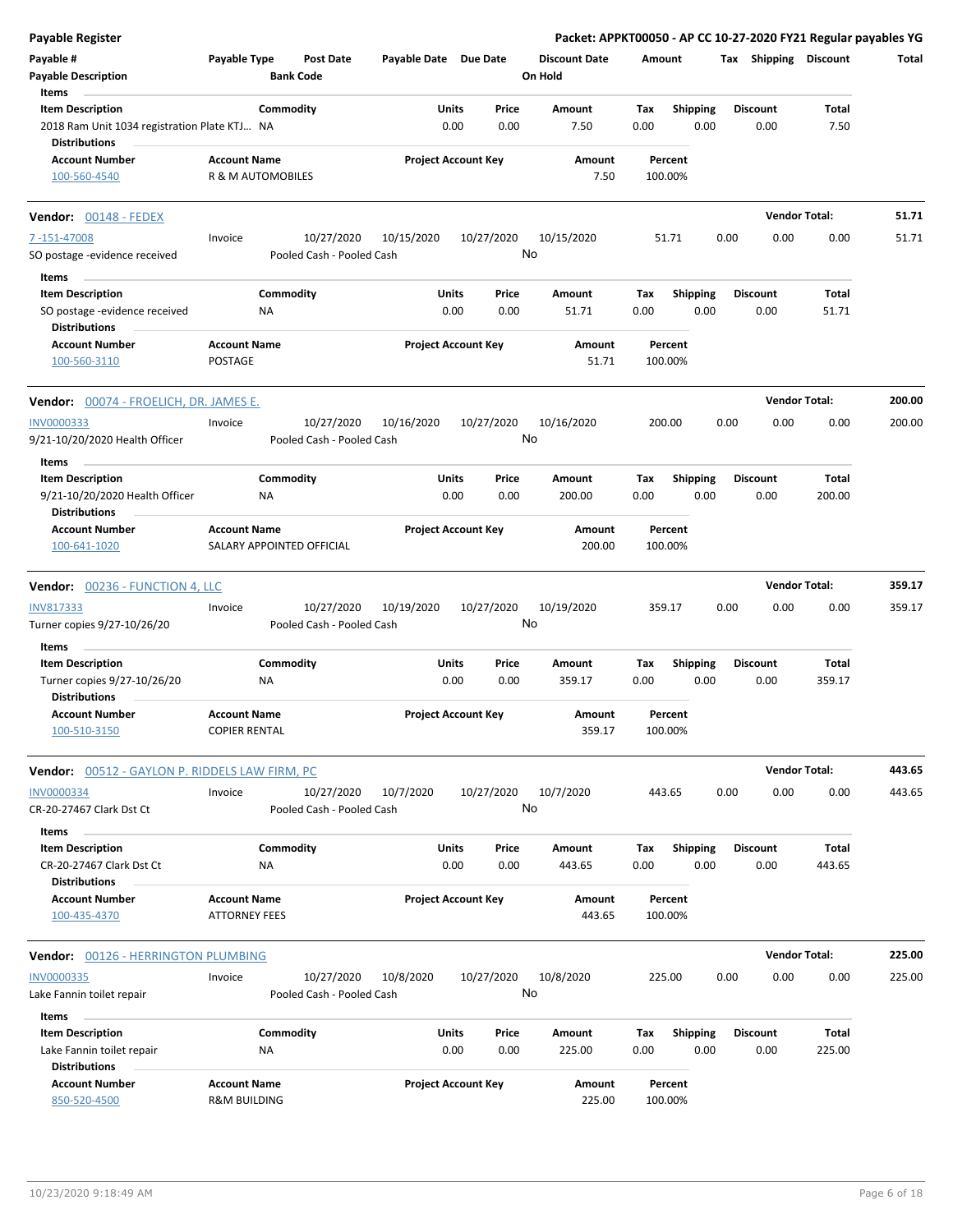| <b>Payable Register</b>                                                                    |                                                   |                                         |                       |                            |                                 |                    |                         |      |                         | Packet: APPKT00050 - AP CC 10-27-2020 FY21 Regular payables YG |          |
|--------------------------------------------------------------------------------------------|---------------------------------------------------|-----------------------------------------|-----------------------|----------------------------|---------------------------------|--------------------|-------------------------|------|-------------------------|----------------------------------------------------------------|----------|
| Payable #<br><b>Payable Description</b>                                                    | Payable Type                                      | <b>Post Date</b><br><b>Bank Code</b>    | Payable Date Due Date |                            | <b>Discount Date</b><br>On Hold | Amount             |                         |      | Tax Shipping Discount   |                                                                | Total    |
| Vendor: 00239 - L & L A/C-ELECTRICAL                                                       |                                                   |                                         |                       |                            |                                 |                    |                         |      |                         | <b>Vendor Total:</b>                                           | 112.50   |
| <u> 2067 </u><br>200 E 1st service call-breaker                                            | Invoice                                           | 10/27/2020<br>Pooled Cash - Pooled Cash | 10/13/2020            | 10/27/2020                 | 10/13/2020<br>No                | 112.50             |                         | 0.00 | 0.00                    | 0.00                                                           | 112.50   |
| Items<br><b>Item Description</b><br>200 E 1st service call-breaker<br><b>Distributions</b> |                                                   | Commodity<br><b>NA</b>                  | Units                 | Price<br>0.00<br>0.00      | Amount<br>112.50                | Tax<br>0.00        | <b>Shipping</b><br>0.00 |      | <b>Discount</b><br>0.00 | Total<br>112.50                                                |          |
| <b>Account Number</b><br>100-518-4500                                                      | <b>Account Name</b><br>R & M BUILDING             |                                         |                       | <b>Project Account Key</b> | Amount<br>112.50                | Percent<br>100.00% |                         |      |                         |                                                                |          |
| <b>Vendor:</b> 00649 - LAW OFFICE OF MYLES PORTER, P.C.                                    |                                                   |                                         |                       |                            |                                 |                    |                         |      |                         | <b>Vendor Total:</b>                                           | 400.00   |
| <b>INV0000336</b><br>50525 Recer Co Ct@Law                                                 | Invoice                                           | 10/27/2020<br>Pooled Cash - Pooled Cash | 10/15/2020            | 10/27/2020                 | 10/15/2020<br>No                | 400.00             |                         | 0.00 | 0.00                    | 0.00                                                           | 400.00   |
| Items<br><b>Item Description</b><br>50525 Recer Co Ct@Law                                  |                                                   | Commodity<br>ΝA                         | Units                 | Price<br>0.00<br>0.00      | Amount<br>400.00                | Tax<br>0.00        | <b>Shipping</b><br>0.00 |      | <b>Discount</b><br>0.00 | Total<br>400.00                                                |          |
| <b>Distributions</b><br><b>Account Number</b><br>100-410-4240                              | <b>Account Name</b>                               | <b>INDIGENT ATTORNEY FEES</b>           |                       | <b>Project Account Key</b> | Amount<br>400.00                | Percent<br>100.00% |                         |      |                         |                                                                |          |
| Vendor: 00048 - LEONARD, CITY OF                                                           |                                                   |                                         |                       |                            |                                 |                    |                         |      |                         | <b>Vendor Total:</b>                                           | 450.00   |
| <b>INV0000337</b><br>Nov 2020 Tag Office lease                                             | Invoice                                           | 10/27/2020<br>Pooled Cash - Pooled Cash | 10/19/2020            | 10/27/2020                 | 10/19/2020<br>No                | 100.00             |                         | 0.00 | 0.00                    | 0.00                                                           | 100.00   |
| Items                                                                                      |                                                   |                                         |                       |                            |                                 |                    |                         |      | <b>Discount</b>         |                                                                |          |
| <b>Item Description</b><br>Nov 2020 Tag Office lease<br><b>Distributions</b>               |                                                   | Commodity<br>NA                         | <b>Units</b>          | Price<br>0.00<br>0.00      | Amount<br>100.00                | Tax<br>0.00        | <b>Shipping</b><br>0.00 |      | 0.00                    | Total<br>100.00                                                |          |
| <b>Account Number</b><br>100-499-4600                                                      | <b>Account Name</b><br><b>LEONARD OFFICE RENT</b> |                                         |                       | <b>Project Account Key</b> | Amount<br>100.00                | Percent<br>100.00% |                         |      |                         |                                                                |          |
| <b>INV0000338</b><br>Nov 2020 JP2 office lease                                             | Invoice                                           | 10/27/2020<br>Pooled Cash - Pooled Cash | 10/19/2020            | 10/27/2020                 | 10/19/2020<br>No                | 350.00             |                         | 0.00 | 0.00                    | 0.00                                                           | 350.00   |
| Items<br><b>Item Description</b>                                                           |                                                   | Commodity                               | Units                 | Price                      | Amount                          | Tax                | <b>Shipping</b>         |      | <b>Discount</b>         | Total                                                          |          |
| Nov 2020 JP2 office lease<br><b>Distributions</b>                                          |                                                   | <b>NA</b>                               |                       | 0.00<br>0.00               | 350.00                          | 0.00               | 0.00                    |      | 0.00                    | 350.00                                                         |          |
| <b>Account Number</b><br>100-456-4600                                                      | <b>Account Name</b><br>OFFICE RENTAL              |                                         |                       | <b>Project Account Key</b> | Amount<br>350.00                | Percent<br>100.00% |                         |      |                         |                                                                |          |
| Vendor:<br>00437 - MARLIN BUSINESS BANK                                                    |                                                   |                                         |                       |                            |                                 |                    |                         |      |                         | <b>Vendor Total:</b>                                           | 3,516.75 |
| 18459611<br>telephone system                                                               | Invoice                                           | 10/27/2020<br>Pooled Cash - Pooled Cash | 10/12/2020            | 10/27/2020                 | 10/12/2020<br>No                | 3,516.75           |                         | 0.00 | 0.00                    | 0.00                                                           | 3,516.75 |
| Items<br><b>Item Description</b><br>telephone system                                       |                                                   | Commodity<br><b>NA</b>                  | <b>Units</b>          | Price<br>0.00<br>0.00      | Amount<br>3,516.75              | Tax<br>0.00        | Shipping<br>0.00        |      | <b>Discount</b><br>0.00 | Total<br>3,516.75                                              |          |
| <b>Distributions</b><br><b>Account Number</b><br>100-510-4200                              | <b>Account Name</b><br><b>TELEPHONE</b>           |                                         |                       | <b>Project Account Key</b> | Amount<br>3,516.75              | Percent<br>100.00% |                         |      |                         |                                                                |          |
| Vendor: 00214 - MCCRAW II, BILLY MAYFIELD                                                  |                                                   |                                         |                       |                            |                                 |                    |                         |      |                         | <b>Vendor Total:</b>                                           | 2,750.00 |
| INV0000339<br>Nov 2020 200 E 1st lease                                                     | Invoice                                           | 10/27/2020<br>Pooled Cash - Pooled Cash | 10/19/2020            | 10/27/2020                 | 10/19/2020<br>No                | 2,750.00           |                         | 0.00 | 0.00                    | 0.00                                                           | 2,750.00 |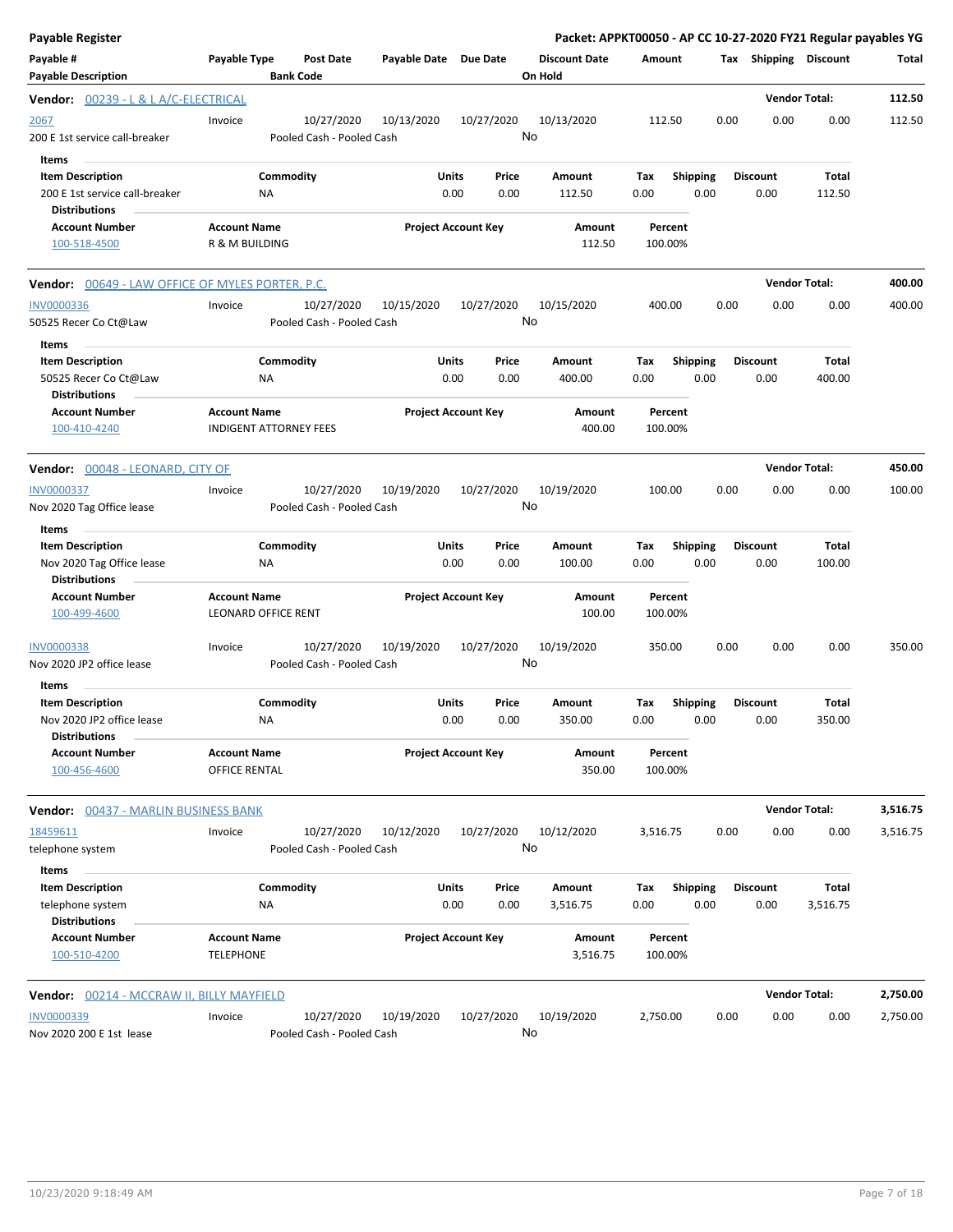| <b>Payable Register</b>                        |                                           |           |                           |                       |       |                            | Packet: APPKT00050 - AP CC 10-27-2020 FY21 Regular payables YG |          |                    |      |                       |                      |          |
|------------------------------------------------|-------------------------------------------|-----------|---------------------------|-----------------------|-------|----------------------------|----------------------------------------------------------------|----------|--------------------|------|-----------------------|----------------------|----------|
| Payable #                                      | Payable Type                              |           | <b>Post Date</b>          | Payable Date Due Date |       |                            | <b>Discount Date</b>                                           |          | Amount             |      | Tax Shipping Discount |                      | Total    |
| <b>Payable Description</b>                     |                                           |           | <b>Bank Code</b>          |                       |       |                            | On Hold                                                        |          |                    |      |                       |                      |          |
| Items                                          |                                           |           |                           |                       |       |                            |                                                                |          |                    |      |                       |                      |          |
| <b>Item Description</b>                        |                                           | Commodity |                           |                       | Units | Price                      | Amount                                                         | Tax      | <b>Shipping</b>    |      | <b>Discount</b>       | Total                |          |
| Nov 2020 200 E 1st office lease                |                                           | ΝA        |                           |                       | 0.00  | 0.00                       | 2,000.00                                                       | 0.00     | 0.00               |      | 0.00                  | 2,000.00             |          |
| <b>Distributions</b>                           |                                           |           |                           |                       |       |                            |                                                                |          |                    |      |                       |                      |          |
| <b>Account Number</b><br>100-518-4700          | <b>Account Name</b><br>OFFICE SPACE LEASE |           |                           |                       |       | <b>Project Account Key</b> | Amount<br>2,000.00                                             |          | Percent<br>100.00% |      |                       |                      |          |
| Items                                          |                                           |           |                           |                       |       |                            |                                                                |          |                    |      |                       |                      |          |
| <b>Item Description</b>                        |                                           | Commodity |                           |                       | Units | Price                      | Amount                                                         | Tax      | <b>Shipping</b>    |      | <b>Discount</b>       | Total                |          |
| Nov 2020 200 E 1st warehouse lease             |                                           | ΝA        |                           |                       | 0.00  | 0.00                       | 750.00                                                         | 0.00     | 0.00               |      | 0.00                  | 750.00               |          |
| <b>Distributions</b>                           |                                           |           |                           |                       |       |                            |                                                                |          |                    |      |                       |                      |          |
| <b>Account Number</b><br>100-518-4700          | <b>Account Name</b><br>OFFICE SPACE LEASE |           |                           |                       |       | <b>Project Account Key</b> | Amount<br>750.00                                               |          | Percent<br>100.00% |      |                       |                      |          |
| Vendor: 00436 - OLD SCHOOL ENTERPRISES TWO LLC |                                           |           |                           |                       |       |                            |                                                                |          |                    |      |                       | <b>Vendor Total:</b> | 1,100.00 |
| <b>INV0000340</b>                              | Invoice                                   |           | 10/27/2020                | 10/19/2020            |       | 10/27/2020                 | 10/19/2020                                                     | 1,100.00 |                    | 0.00 | 0.00                  | 0.00                 | 1,100.00 |
| Nov 2020 108 E Sam Rayburn lease               |                                           |           | Pooled Cash - Pooled Cash |                       |       | No                         |                                                                |          |                    |      |                       |                      |          |
| Items                                          |                                           |           |                           |                       |       |                            |                                                                |          |                    |      |                       |                      |          |
| <b>Item Description</b>                        |                                           | Commodity |                           |                       | Units | Price                      | Amount                                                         | Tax      | <b>Shipping</b>    |      | <b>Discount</b>       | Total                |          |
| Nov 2020 108 E Sam Rayburn lease               |                                           | ΝA        |                           |                       | 0.00  | 0.00                       | 1,100.00                                                       | 0.00     | 0.00               |      | 0.00                  | 1,100.00             |          |
| <b>Distributions</b>                           |                                           |           |                           |                       |       |                            |                                                                |          |                    |      |                       |                      |          |
| <b>Account Number</b>                          | <b>Account Name</b>                       |           |                           |                       |       | <b>Project Account Key</b> | Amount                                                         |          | Percent            |      |                       |                      |          |
| 100-518-4700                                   | OFFICE SPACE LEASE                        |           |                           |                       |       |                            | 1,100.00                                                       |          | 100.00%            |      |                       |                      |          |
| Vendor: 00267 - PARIS CHEVROLET                |                                           |           |                           |                       |       |                            |                                                                |          |                    |      |                       | <b>Vendor Total:</b> | 1,011.15 |
| 6032776                                        | Invoice                                   |           | 10/27/2020                | 10/7/2020             |       | 10/27/2020                 | 10/7/2020                                                      | 1,011.15 |                    | 0.00 | 0.00                  | 0.00                 | 1,011.15 |
| 2001 Dodge repair                              |                                           |           | Pooled Cash - Pooled Cash |                       |       | No                         |                                                                |          |                    |      |                       |                      |          |
| Items                                          |                                           |           |                           |                       |       |                            |                                                                |          |                    |      |                       |                      |          |
| <b>Item Description</b>                        |                                           | Commodity |                           |                       | Units | Price                      | Amount                                                         | Tax      | Shipping           |      | <b>Discount</b>       | Total                |          |
| 2001 Dodge repair                              |                                           | ΝA        |                           |                       | 0.00  | 0.00                       | 1,011.15                                                       | 0.00     | 0.00               |      | 0.00                  | 1,011.15             |          |
| <b>Distributions</b>                           |                                           |           |                           |                       |       |                            |                                                                |          |                    |      |                       |                      |          |
| <b>Account Number</b>                          | <b>Account Name</b>                       |           |                           |                       |       | <b>Project Account Key</b> | Amount                                                         |          | Percent            |      |                       |                      |          |
| 230-623-4580                                   | <b>R&amp;M MACHINERY PARTS</b>            |           |                           |                       |       |                            | 1,011.15                                                       |          | 100.00%            |      |                       |                      |          |
| Vendor: 00006 - PARKER TIRE                    |                                           |           |                           |                       |       |                            |                                                                |          |                    |      |                       | <b>Vendor Total:</b> | 135.00   |
| 12568                                          | Invoice                                   |           | 10/27/2020                | 10/14/2020            |       | 10/27/2020                 | 10/14/2020                                                     |          | 75.00              | 0.00 | 0.00                  | 0.00                 | 75.00    |
| Pct 4 flat repair 24" & up                     |                                           |           | Pooled Cash - Pooled Cash |                       |       | No                         |                                                                |          |                    |      |                       |                      |          |
| <b>Items</b>                                   |                                           |           |                           |                       |       |                            |                                                                |          |                    |      |                       |                      |          |
| <b>Item Description</b>                        |                                           | Commodity |                           |                       | Units | Price                      | Amount                                                         | Tax      | <b>Shipping</b>    |      | <b>Discount</b>       | Total                |          |
| Pct 4 flat repair 24" & up                     |                                           | ΝA        |                           |                       | 0.00  | 0.00                       | 75.00                                                          | 0.00     | 0.00               |      | 0.00                  | 75.00                |          |
| <b>Distributions</b>                           |                                           |           |                           |                       |       |                            |                                                                |          |                    |      |                       |                      |          |
| <b>Account Number</b>                          | <b>Account Name</b>                       |           |                           |                       |       | <b>Project Account Key</b> | Amount                                                         |          | Percent            |      |                       |                      |          |
| 240-624-4590                                   |                                           |           | R&M MACH. TIRES & TUBES   |                       |       |                            | 75.00                                                          |          | 100.00%            |      |                       |                      |          |
| 12569                                          | Invoice                                   |           | 10/27/2020                | 10/14/2020            |       | 10/27/2020                 | 10/14/2020                                                     |          | 30.00              | 0.00 | 0.00                  | 0.00                 | 30.00    |
| Pct 4 flat repair                              |                                           |           | Pooled Cash - Pooled Cash |                       |       | No                         |                                                                |          |                    |      |                       |                      |          |
| Items                                          |                                           |           |                           |                       |       |                            |                                                                |          |                    |      |                       |                      |          |
| <b>Item Description</b>                        |                                           | Commodity |                           |                       | Units | Price                      | Amount                                                         | Tax      | <b>Shipping</b>    |      | <b>Discount</b>       | Total                |          |
| Pct 4 flat repair                              |                                           | NA        |                           |                       | 0.00  | 0.00                       | 30.00                                                          | 0.00     | 0.00               |      | 0.00                  | 30.00                |          |
| <b>Distributions</b>                           |                                           |           |                           |                       |       |                            |                                                                |          |                    |      |                       |                      |          |
| <b>Account Number</b>                          | <b>Account Name</b>                       |           |                           |                       |       | <b>Project Account Key</b> | Amount                                                         |          | Percent            |      |                       |                      |          |
| 240-624-4590                                   |                                           |           | R&M MACH. TIRES & TUBES   |                       |       |                            | 30.00                                                          |          | 100.00%            |      |                       |                      |          |
| 12585                                          | Invoice                                   |           | 10/27/2020                | 10/20/2020            |       | 10/27/2020                 | 10/20/2020                                                     |          | 30.00              | 0.00 | 0.00                  | 0.00                 | 30.00    |
| Pct 4 flat repair                              |                                           |           | Pooled Cash - Pooled Cash |                       |       | No                         |                                                                |          |                    |      |                       |                      |          |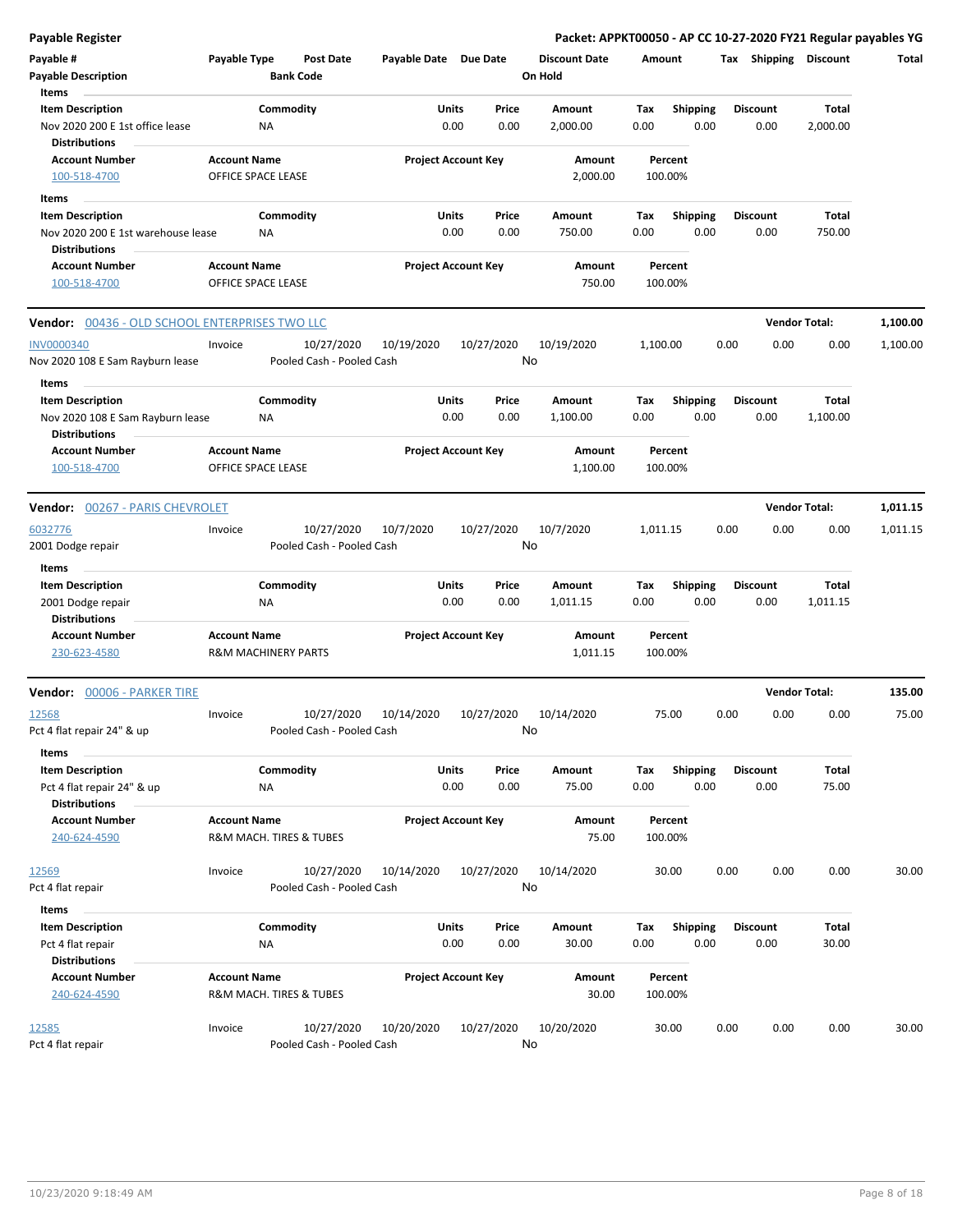| <b>Payable Register</b>                                                                |                                            |                        |                                         |                       |               |                            | Packet: APPKT00050 - AP CC 10-27-2020 FY21 Regular payables YG |             |                         |      |                         |                        |          |
|----------------------------------------------------------------------------------------|--------------------------------------------|------------------------|-----------------------------------------|-----------------------|---------------|----------------------------|----------------------------------------------------------------|-------------|-------------------------|------|-------------------------|------------------------|----------|
| Payable #<br><b>Payable Description</b>                                                | Payable Type                               |                        | <b>Post Date</b><br><b>Bank Code</b>    | Payable Date Due Date |               |                            | <b>Discount Date</b><br>On Hold                                | Amount      |                         |      | Tax Shipping Discount   |                        | Total    |
| Items<br><b>Item Description</b><br>Pct 4 flat repair<br><b>Distributions</b>          |                                            | Commodity<br><b>NA</b> |                                         |                       | Units<br>0.00 | Price<br>0.00              | Amount<br>30.00                                                | Tax<br>0.00 | <b>Shipping</b><br>0.00 |      | <b>Discount</b><br>0.00 | Total<br>30.00         |          |
| <b>Account Number</b>                                                                  | <b>Account Name</b>                        |                        |                                         |                       |               | <b>Project Account Key</b> | Amount                                                         |             | Percent                 |      |                         |                        |          |
| 240-624-4590                                                                           |                                            |                        | R&M MACH. TIRES & TUBES                 |                       |               |                            | 30.00                                                          |             | 100.00%                 |      |                         |                        |          |
| <b>Vendor: 00469 - PAT'S PUMP SERVICE</b>                                              |                                            |                        |                                         |                       |               |                            |                                                                |             |                         |      |                         | <b>Vendor Total:</b>   | 885.00   |
| 1909<br>CH porta-potty service                                                         | Invoice                                    |                        | 10/27/2020<br>Pooled Cash - Pooled Cash | 10/14/2020            |               | 10/27/2020<br>No           | 10/14/2020                                                     |             | 740.00                  | 0.00 | 0.00                    | 0.00                   | 740.00   |
| Items                                                                                  |                                            |                        |                                         |                       |               |                            |                                                                |             |                         |      |                         |                        |          |
| <b>Item Description</b><br>CH porta-potty service<br><b>Distributions</b>              |                                            | Commodity<br><b>NA</b> |                                         |                       | Units<br>0.00 | Price<br>0.00              | Amount<br>740.00                                               | Tax<br>0.00 | Shipping<br>0.00        |      | <b>Discount</b><br>0.00 | <b>Total</b><br>740.00 |          |
| <b>Account Number</b><br>680-668-1650                                                  | <b>Account Name</b><br><b>CONSTRUCTION</b> |                        |                                         |                       |               | <b>Project Account Key</b> | Amount<br>740.00                                               |             | Percent<br>100.00%      |      |                         |                        |          |
| 1927<br>Majestic - port-potty service                                                  | Invoice                                    |                        | 10/27/2020<br>Pooled Cash - Pooled Cash | 10/16/2020            |               | 10/27/2020<br>No           | 10/16/2020                                                     |             | 145.00                  | 0.00 | 0.00                    | 0.00                   | 145.00   |
| Items                                                                                  |                                            |                        |                                         |                       |               |                            |                                                                |             |                         |      |                         |                        |          |
| <b>Item Description</b><br>Majestic - port-potty service<br><b>Distributions</b>       |                                            | Commodity<br>ΝA        |                                         |                       | Units<br>0.00 | Price<br>0.00              | Amount<br>145.00                                               | Tax<br>0.00 | Shipping<br>0.00        |      | <b>Discount</b><br>0.00 | Total<br>145.00        |          |
| <b>Account Number</b><br>413-413-3980                                                  | <b>Account Name</b>                        |                        | PERSONAL PROTECTIVE EQUIPMENT           |                       |               | <b>Project Account Key</b> | Amount<br>145.00                                               |             | Percent<br>100.00%      |      |                         |                        |          |
| Vendor: 00589 - PERKINS, J. DANIEL                                                     |                                            |                        |                                         |                       |               |                            |                                                                |             |                         |      |                         | <b>Vendor Total:</b>   | 1,071.00 |
| INV0000344                                                                             | Invoice                                    |                        | 10/27/2020                              | 10/8/2020             |               | 10/27/2020                 | 10/8/2020                                                      |             | 351.00                  | 0.00 | 0.00                    | 0.00                   | 351.00   |
| FA-20-44880 MH District Ct                                                             |                                            |                        | Pooled Cash - Pooled Cash               |                       |               | No                         |                                                                |             |                         |      |                         |                        |          |
| Items                                                                                  |                                            |                        |                                         |                       |               |                            |                                                                |             |                         |      |                         |                        |          |
| <b>Item Description</b><br>FA-20-44880 MH District Ct<br><b>Distributions</b>          |                                            | Commodity<br><b>NA</b> |                                         |                       | Units<br>0.00 | Price<br>0.00              | Amount<br>351.00                                               | Tax<br>0.00 | <b>Shipping</b><br>0.00 |      | <b>Discount</b><br>0.00 | Total<br>351.00        |          |
| <b>Account Number</b><br>100-435-4360                                                  | <b>Account Name</b>                        |                        | <b>ATTORNEY FEES- CPS CASES</b>         |                       |               | <b>Project Account Key</b> | Amount<br>351.00                                               |             | Percent<br>100.00%      |      |                         |                        |          |
| <b>INV0000345</b><br>FA-20-44560 MD/KD/LB/DD District Ct                               | Invoice                                    |                        | 10/27/2020<br>Pooled Cash - Pooled Cash | 10/7/2020             |               | 10/27/2020<br>No           | 10/7/2020                                                      |             | 720.00                  | 0.00 | 0.00                    | 0.00                   | 720.00   |
| Items                                                                                  |                                            |                        |                                         |                       |               |                            |                                                                |             |                         |      |                         |                        |          |
| <b>Item Description</b><br>FA-20-44560 MD/KD/LB/DD District Ct<br><b>Distributions</b> |                                            | Commodity<br>NA        |                                         |                       | Units<br>0.00 | Price<br>0.00              | Amount<br>720.00                                               | Tax<br>0.00 | <b>Shipping</b><br>0.00 |      | <b>Discount</b><br>0.00 | Total<br>720.00        |          |
| <b>Account Number</b><br>100-435-4360                                                  | <b>Account Name</b>                        |                        | ATTORNEY FEES- CPS CASES                |                       |               | <b>Project Account Key</b> | Amount<br>720.00                                               |             | Percent<br>100.00%      |      |                         |                        |          |
| Vendor: 00545 - REAMY, CHARLA GY                                                       |                                            |                        |                                         |                       |               |                            |                                                                |             |                         |      |                         | <b>Vendor Total:</b>   | 124.50   |
| 2277<br>FA-19-44106 transcription                                                      | Invoice                                    |                        | 10/27/2020<br>Pooled Cash - Pooled Cash | 10/15/2020            |               | 10/27/2020<br>No           | 10/15/2020                                                     |             | 124.50                  | 0.00 | 0.00                    | 0.00                   | 124.50   |
| Items<br><b>Item Description</b>                                                       |                                            | Commodity              |                                         |                       | Units         | Price                      | Amount                                                         | Tax         | <b>Shipping</b>         |      | <b>Discount</b>         | Total                  |          |
| FA-19-44106 transcription<br><b>Distributions</b>                                      |                                            | ΝA                     |                                         |                       | 0.00          | 0.00                       | 124.50                                                         | 0.00        | 0.00                    |      | 0.00                    | 124.50                 |          |
| <b>Account Number</b><br>100-435-4380                                                  | <b>Account Name</b>                        |                        | <b>COURT REPORTER EXPENSE</b>           |                       |               | <b>Project Account Key</b> | Amount<br>124.50                                               |             | Percent<br>100.00%      |      |                         |                        |          |
| Vendor: 00289 - RELIANT                                                                |                                            |                        |                                         |                       |               |                            |                                                                |             |                         |      |                         | <b>Vendor Total:</b>   | 3,009.18 |
| 112 012 065 061 4<br>#2 533 978-9 S Annex electric                                     | Invoice                                    |                        | 10/27/2020<br>Pooled Cash - Pooled Cash | 10/19/2020            |               | 10/27/2020<br>No           | 10/19/2020                                                     |             | 413.30                  | 0.00 | 0.00                    | 0.00                   | 413.30   |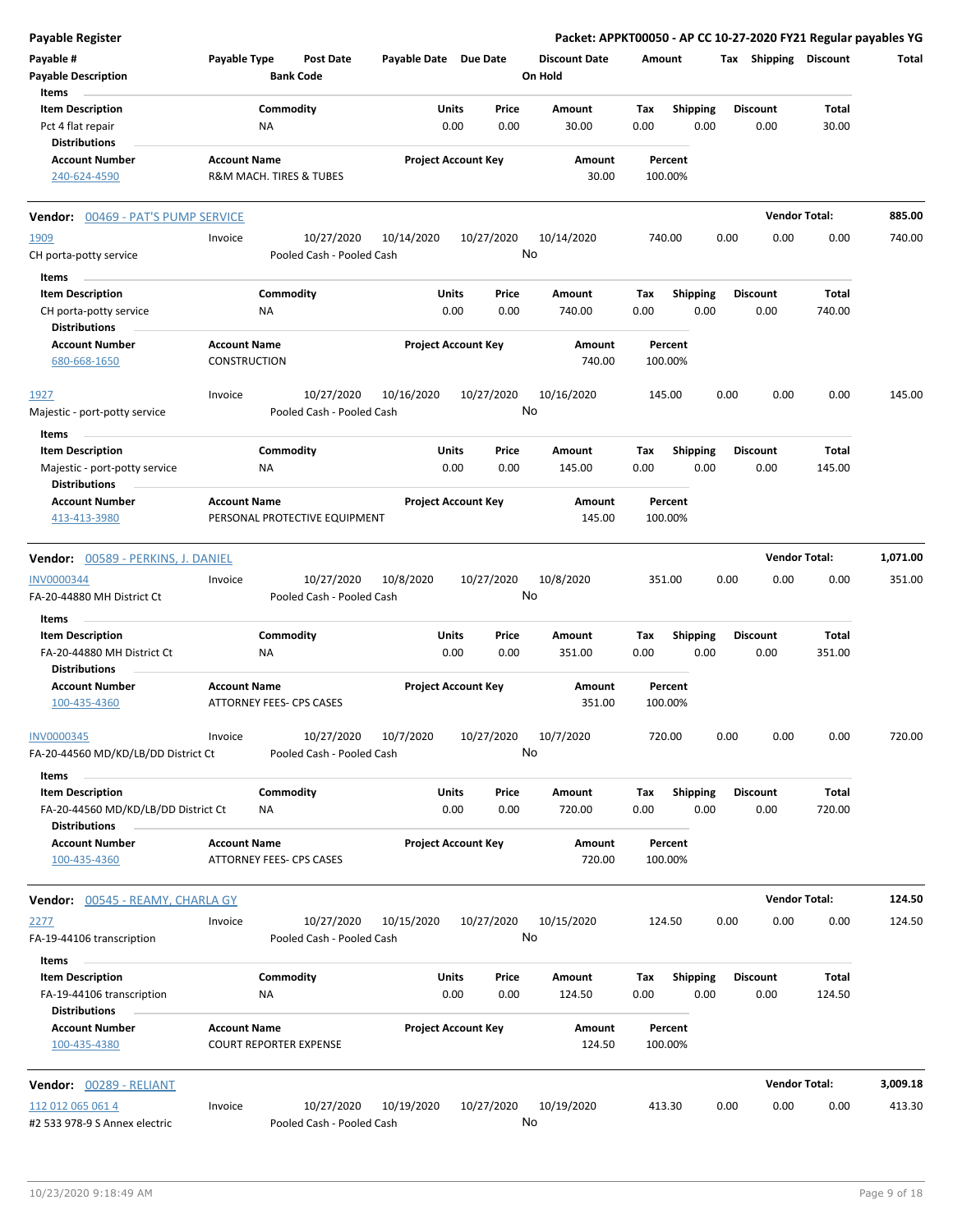| <b>Payable Register</b>                                  |                       |                                         |                            |               | Packet: APPKT00050 - AP CC 10-27-2020 FY21 Regular payables YG |                                 |             |                         |      |                         |                 |        |
|----------------------------------------------------------|-----------------------|-----------------------------------------|----------------------------|---------------|----------------------------------------------------------------|---------------------------------|-------------|-------------------------|------|-------------------------|-----------------|--------|
| Payable #<br><b>Payable Description</b>                  | Payable Type          | <b>Post Date</b><br><b>Bank Code</b>    | Payable Date Due Date      |               |                                                                | <b>Discount Date</b><br>On Hold | Amount      |                         |      | Tax Shipping Discount   |                 | Total  |
| Items<br><b>Item Description</b>                         |                       | Commodity                               |                            | Units         | Price                                                          | <b>Amount</b>                   | Tax         | Shipping                |      | <b>Discount</b>         | Total           |        |
| #2 533 978-9 S Annex electric                            | <b>NA</b>             |                                         |                            | 0.00          | 0.00                                                           | 413.30                          | 0.00        | 0.00                    |      | 0.00                    | 413.30          |        |
| <b>Distributions</b>                                     |                       |                                         |                            |               |                                                                |                                 |             |                         |      |                         |                 |        |
| <b>Account Number</b>                                    | <b>Account Name</b>   |                                         | <b>Project Account Key</b> |               |                                                                | Amount                          |             | Percent                 |      |                         |                 |        |
| 100-513-4400                                             | UTILITIES ELECTRICITY |                                         |                            |               |                                                                | 413.30                          |             | 100.00%                 |      |                         |                 |        |
| 112 012 068 879 6                                        | Invoice               | 10/27/2020                              | 10/19/2020                 | 10/27/2020    |                                                                | 10/19/2020                      | 136.75      |                         | 0.00 | 0.00                    | 0.00            | 136.75 |
| #2 533 980-5 Courthouse electric                         |                       | Pooled Cash - Pooled Cash               |                            |               | No                                                             |                                 |             |                         |      |                         |                 |        |
| Items                                                    |                       |                                         |                            |               |                                                                |                                 |             |                         |      |                         |                 |        |
| <b>Item Description</b>                                  |                       | Commodity                               |                            | Units         | Price                                                          | Amount                          | Tax         | <b>Shipping</b>         |      | <b>Discount</b>         | Total           |        |
| #2 533 980-5 Courthouse electric<br><b>Distributions</b> | ΝA                    |                                         |                            | 0.00          | 0.00                                                           | 136.75                          | 0.00        | 0.00                    |      | 0.00                    | 136.75          |        |
| <b>Account Number</b>                                    | <b>Account Name</b>   |                                         | <b>Project Account Key</b> |               |                                                                | Amount                          |             | Percent                 |      |                         |                 |        |
| 100-510-4400                                             | UTILITIES ELECTRICITY |                                         |                            |               |                                                                | 136.75                          |             | 100.00%                 |      |                         |                 |        |
| 112 012 068 880 4<br>#2 533 981-3 TDHS electric          | Invoice               | 10/27/2020<br>Pooled Cash - Pooled Cash | 10/19/2020                 | 10/27/2020    | No                                                             | 10/19/2020                      | 555.70      |                         | 0.00 | 0.00                    | 0.00            | 555.70 |
| Items                                                    |                       |                                         |                            |               |                                                                |                                 |             |                         |      |                         |                 |        |
| <b>Item Description</b><br>#2 533 981-3 TDHS electric    | <b>NA</b>             | Commodity                               |                            | Units<br>0.00 | Price<br>0.00                                                  | Amount<br>555.70                | Tax<br>0.00 | <b>Shipping</b><br>0.00 |      | <b>Discount</b><br>0.00 | Total<br>555.70 |        |
| <b>Distributions</b>                                     | <b>Account Name</b>   |                                         | <b>Project Account Key</b> |               |                                                                |                                 |             |                         |      |                         |                 |        |
| <b>Account Number</b><br>100-640-4400                    | UTILITIES ELECTRICITY |                                         |                            |               |                                                                | Amount<br>555.70                |             | Percent<br>100.00%      |      |                         |                 |        |
| 112 012 068 881 2                                        | Invoice               | 10/27/2020                              | 10/19/2020                 | 10/27/2020    |                                                                | 10/19/2020                      | 352.00      |                         | 0.00 | 0.00                    | 0.00            | 352.00 |
| #2 533 982-1 Co Bldg electric                            |                       | Pooled Cash - Pooled Cash               |                            |               | No                                                             |                                 |             |                         |      |                         |                 |        |
| Items                                                    |                       |                                         |                            |               |                                                                |                                 |             |                         |      |                         |                 |        |
| <b>Item Description</b>                                  |                       | Commodity                               |                            | Units         | Price                                                          | Amount                          | Tax         | <b>Shipping</b>         |      | <b>Discount</b>         | Total           |        |
| #2 533 982-1 Co Bldg electric<br><b>Distributions</b>    | <b>NA</b>             |                                         |                            | 0.00          | 0.00                                                           | 352.00                          | 0.00        | 0.00                    |      | 0.00                    | 352.00          |        |
| <b>Account Number</b>                                    | <b>Account Name</b>   |                                         | <b>Project Account Key</b> |               |                                                                | Amount                          |             | Percent                 |      |                         |                 |        |
| 100-511-4400                                             | UTILITIES ELECTRICITY |                                         |                            |               |                                                                | 352.00                          |             | 100.00%                 |      |                         |                 |        |
| 113 009 820 569 7                                        | Invoice               | 10/27/2020                              | 10/16/2020                 | 10/27/2020    |                                                                | 10/16/2020                      |             | 37.55                   | 0.00 | 0.00                    | 0.00            | 37.55  |
| #2 533 974-8 Pct 1 electric                              |                       | Pooled Cash - Pooled Cash               |                            |               | No                                                             |                                 |             |                         |      |                         |                 |        |
| Items                                                    |                       |                                         |                            |               |                                                                |                                 |             |                         |      |                         |                 |        |
| <b>Item Description</b>                                  |                       | Commodity                               |                            | Units         | Price                                                          | Amount                          | Tax         | Shipping                |      | <b>Discount</b>         | Total           |        |
| #2 533 974-8 Pct 1 electric<br><b>Distributions</b>      | <b>NA</b>             |                                         |                            | 0.00          | 0.00                                                           | 37.55                           | 0.00        | 0.00                    |      | 0.00                    | 37.55           |        |
| <b>Account Number</b>                                    | <b>Account Name</b>   |                                         | <b>Project Account Key</b> |               |                                                                | Amount                          |             | Percent                 |      |                         |                 |        |
| 210-621-4400                                             | UTILITY ELECTRICITY   |                                         |                            |               |                                                                | 37.55                           |             | 100.00%                 |      |                         |                 |        |
| 116 007 766 436 6<br>#6 716 696-7 Co-Op electric         | Invoice               | 10/27/2020<br>Pooled Cash - Pooled Cash | 10/19/2020                 | 10/27/2020    | No                                                             | 10/19/2020                      | 256.80      |                         | 0.00 | 0.00                    | 0.00            | 256.80 |
| Items                                                    |                       |                                         |                            |               |                                                                |                                 |             |                         |      |                         |                 |        |
| <b>Item Description</b>                                  |                       | Commodity                               |                            | Units         | Price                                                          | Amount                          | Tax         | Shipping                |      | <b>Discount</b>         | Total           |        |
| #6 716 696-7 Co-Op electric<br><b>Distributions</b>      | NA                    |                                         |                            | 0.00          | 0.00                                                           | 256.80                          | 0.00        | 0.00                    |      | 0.00                    | 256.80          |        |
| <b>Account Number</b>                                    | <b>Account Name</b>   |                                         | <b>Project Account Key</b> |               |                                                                | Amount                          |             | Percent                 |      |                         |                 |        |
| 100-512-4400                                             | UTILITIES ELECTRICITY |                                         |                            |               |                                                                | 256.80                          |             | 100.00%                 |      |                         |                 |        |
| 116 007 769 118 7<br>#6 730 596-1 Windom electric        | Invoice               | 10/27/2020<br>Pooled Cash - Pooled Cash | 10/19/2020                 | 10/27/2020    | No                                                             | 10/19/2020                      | 237.35      |                         | 0.00 | 0.00                    | 0.00            | 237.35 |
| Items                                                    |                       |                                         |                            |               |                                                                |                                 |             |                         |      |                         |                 |        |
| <b>Item Description</b>                                  |                       | Commodity                               |                            | Units         | Price                                                          | Amount                          | Tax         | <b>Shipping</b>         |      | <b>Discount</b>         | Total           |        |
| #6 730 596-1 Windom electric<br><b>Distributions</b>     | <b>NA</b>             |                                         |                            | 0.00          | 0.00                                                           | 237.35                          | 0.00        | 0.00                    |      | 0.00                    | 237.35          |        |
| <b>Account Number</b>                                    | <b>Account Name</b>   |                                         | <b>Project Account Key</b> |               |                                                                | Amount                          |             | Percent                 |      |                         |                 |        |
| 100-515-4400                                             | UTILITIES ELECTRICITY |                                         |                            |               |                                                                | 237.35                          |             | 100.00%                 |      |                         |                 |        |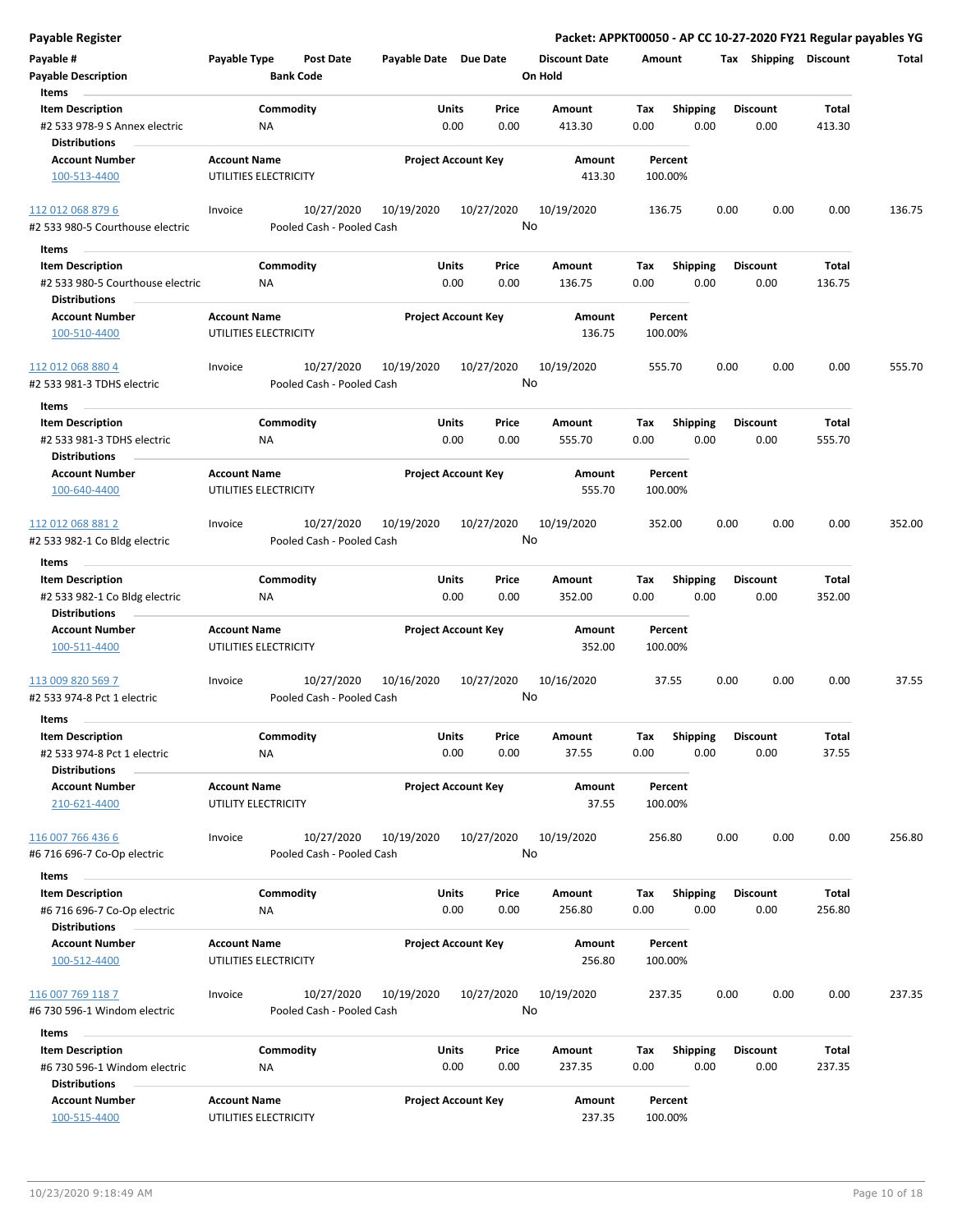| Payable Register                                     |                                            |           |                                         |                            |                 |               | Packet: APPKT00050 - AP CC 10-27-2020 FY21 Regular payables YG |             |                    |      |      |                         |        |        |
|------------------------------------------------------|--------------------------------------------|-----------|-----------------------------------------|----------------------------|-----------------|---------------|----------------------------------------------------------------|-------------|--------------------|------|------|-------------------------|--------|--------|
| Payable #                                            | Payable Type                               |           | <b>Post Date</b>                        | Payable Date               | <b>Due Date</b> |               | <b>Discount Date</b>                                           | Amount      |                    |      |      | Tax Shipping Discount   |        | Total  |
| <b>Payable Description</b>                           |                                            |           | <b>Bank Code</b>                        |                            |                 |               | On Hold                                                        |             |                    |      |      |                         |        |        |
| 117 007 725 003 3<br>#7 358 371-8 Pct 4 electric     | Invoice                                    |           | 10/27/2020<br>Pooled Cash - Pooled Cash | 10/19/2020                 |                 | 10/27/2020    | 10/19/2020<br>No                                               |             | 105.85             |      | 0.00 | 0.00                    | 0.00   | 105.85 |
| <b>Items</b>                                         |                                            |           |                                         |                            |                 |               |                                                                |             |                    |      |      |                         |        |        |
| <b>Item Description</b>                              |                                            | Commodity |                                         |                            | <b>Units</b>    | Price         | Amount                                                         | Tax         | <b>Shipping</b>    |      |      | <b>Discount</b>         | Total  |        |
| #7 358 371-8 Pct 4 electric                          |                                            | ΝA        |                                         |                            | 0.00            | 0.00          | 105.85                                                         | 0.00        |                    | 0.00 |      | 0.00                    | 105.85 |        |
| <b>Distributions</b>                                 |                                            |           |                                         |                            |                 |               |                                                                |             |                    |      |      |                         |        |        |
| <b>Account Number</b>                                | <b>Account Name</b>                        |           |                                         | <b>Project Account Key</b> |                 |               | Amount                                                         |             | Percent            |      |      |                         |        |        |
| 240-624-4400                                         | UTILITY ELECTRICITY                        |           |                                         |                            |                 |               | 105.85                                                         |             | 100.00%            |      |      |                         |        |        |
| 117 007 726 087 5                                    | Invoice                                    |           | 10/27/2020                              | 10/20/2020                 |                 | 10/27/2020    | 10/20/2020                                                     |             | 27.84              |      | 0.00 | 0.00                    | 0.00   | 27.84  |
| #6 878 909-8 Windom Gd light                         |                                            |           | Pooled Cash - Pooled Cash               |                            |                 |               | No                                                             |             |                    |      |      |                         |        |        |
| Items                                                |                                            |           |                                         |                            |                 |               |                                                                |             |                    |      |      |                         |        |        |
| <b>Item Description</b>                              |                                            | Commodity |                                         |                            | Units           | Price         | Amount                                                         | Tax         | <b>Shipping</b>    |      |      | <b>Discount</b>         | Total  |        |
| #6 878 909-8 Windom Gd light<br><b>Distributions</b> |                                            | NA        |                                         |                            | 0.00            | 0.00          | 27.84                                                          | 0.00        |                    | 0.00 |      | 0.00                    | 27.84  |        |
| <b>Account Number</b>                                | <b>Account Name</b>                        |           |                                         | <b>Project Account Key</b> |                 |               | Amount                                                         |             | Percent            |      |      |                         |        |        |
| 100-515-4400                                         | UTILITIES ELECTRICITY                      |           |                                         |                            |                 |               | 27.84                                                          |             | 100.00%            |      |      |                         |        |        |
| 119 007 515 440 9                                    | Invoice                                    |           | 10/27/2020                              | 10/19/2020                 |                 | 10/27/2020    | 10/19/2020                                                     |             | 247.74             |      | 0.00 | 0.00                    | 0.00   | 247.74 |
| #9 599 777-1 Agrilife electric                       |                                            |           | Pooled Cash - Pooled Cash               |                            |                 |               | No                                                             |             |                    |      |      |                         |        |        |
| Items                                                |                                            |           |                                         |                            |                 |               |                                                                |             |                    |      |      |                         |        |        |
| <b>Item Description</b>                              |                                            | Commodity |                                         |                            | Units           | Price         | Amount                                                         | Tax         | <b>Shipping</b>    |      |      | <b>Discount</b>         | Total  |        |
| #9 599 777-1 Agrilife electric                       |                                            | ΝA        |                                         |                            | 0.00            | 0.00          | 247.74                                                         | 0.00        |                    | 0.00 |      | 0.00                    | 247.74 |        |
| <b>Distributions</b>                                 |                                            |           |                                         |                            |                 |               |                                                                |             |                    |      |      |                         |        |        |
| <b>Account Number</b>                                | <b>Account Name</b>                        |           |                                         | <b>Project Account Key</b> |                 |               | Amount                                                         |             | Percent            |      |      |                         |        |        |
| 100-516-4400                                         | UTILITIES ELECTRICITY                      |           |                                         |                            |                 |               | 247.74                                                         |             | 100.00%            |      |      |                         |        |        |
| 303 001 958 730 6                                    | Invoice                                    |           | 10/27/2020                              | 10/19/2020                 |                 | 10/27/2020    | 10/19/2020                                                     |             | 21.30              |      | 0.00 | 0.00                    | 0.00   | 21.30  |
| #12 434 984-6 Rec Rd 3/FM 273 electric               |                                            |           | Pooled Cash - Pooled Cash               |                            |                 | No            |                                                                |             |                    |      |      |                         |        |        |
| Items                                                |                                            |           |                                         |                            |                 |               |                                                                |             |                    |      |      |                         |        |        |
| <b>Item Description</b>                              |                                            | Commodity |                                         |                            | Units           | Price         | Amount                                                         | Tax         | <b>Shipping</b>    |      |      | <b>Discount</b>         | Total  |        |
| #12 434 984-6 Rec Rd 3/FM 273 electric               |                                            | ΝA        |                                         |                            | 0.00            | 0.00          | 21.30                                                          | 0.00        |                    | 0.00 |      | 0.00                    | 21.30  |        |
| <b>Distributions</b>                                 |                                            |           |                                         |                            |                 |               |                                                                |             |                    |      |      |                         |        |        |
| <b>Account Number</b>                                | <b>Account Name</b>                        |           |                                         | <b>Project Account Key</b> |                 |               | Amount                                                         |             | Percent            |      |      |                         |        |        |
| 240-624-4400                                         | UTILITY ELECTRICITY                        |           |                                         |                            |                 |               | 21.30                                                          |             | 100.00%            |      |      |                         |        |        |
| 303 001 958 731 4                                    | Invoice                                    |           | 10/27/2020                              | 10/19/2020                 |                 | 10/27/2020    | 10/19/2020                                                     |             | 70.17              |      | 0.00 | 0.00                    | 0.00   | 70.17  |
| #12 434 985-3 1369 Hwy 56                            |                                            |           | Pooled Cash - Pooled Cash               |                            |                 |               | No                                                             |             |                    |      |      |                         |        |        |
| Items                                                |                                            |           |                                         |                            |                 |               |                                                                |             |                    |      |      |                         |        |        |
|                                                      |                                            |           |                                         |                            |                 |               |                                                                |             |                    |      |      |                         | Total  |        |
| <b>Item Description</b>                              |                                            | Commodity |                                         |                            | Units<br>0.00   | Price<br>0.00 | Amount<br>70.17                                                | Tax<br>0.00 | Shipping           | 0.00 |      | <b>Discount</b><br>0.00 | 70.17  |        |
| #12 434 985-3 1369 Hwy 56<br><b>Distributions</b>    |                                            | <b>NA</b> |                                         |                            |                 |               |                                                                |             |                    |      |      |                         |        |        |
|                                                      |                                            |           |                                         |                            |                 |               |                                                                |             |                    |      |      |                         |        |        |
| <b>Account Number</b><br>240-624-4400                | <b>Account Name</b><br>UTILITY ELECTRICITY |           |                                         | <b>Project Account Key</b> |                 |               | Amount<br>70.17                                                |             | Percent<br>100.00% |      |      |                         |        |        |
|                                                      |                                            |           |                                         |                            |                 |               |                                                                |             |                    |      |      |                         |        |        |
| 305 000 674 920 6                                    | Invoice                                    |           | 10/27/2020                              | 10/19/2020                 |                 | 10/27/2020    | 10/19/2020<br>No                                               |             | 383.63             |      | 0.00 | 0.00                    | 0.00   | 383.63 |
| #12 832 845-7 200 E 1st electric                     |                                            |           | Pooled Cash - Pooled Cash               |                            |                 |               |                                                                |             |                    |      |      |                         |        |        |
| Items                                                |                                            |           |                                         |                            |                 |               |                                                                |             |                    |      |      |                         |        |        |
| <b>Item Description</b>                              |                                            | Commodity |                                         |                            | Units           | Price         | Amount                                                         | Tax         | <b>Shipping</b>    |      |      | <b>Discount</b>         | Total  |        |
| #12 832 845-7 200 E 1st electric                     |                                            | ΝA        |                                         |                            | 0.00            | 0.00          | 383.63                                                         | 0.00        |                    | 0.00 |      | 0.00                    | 383.63 |        |
| <b>Distributions</b>                                 |                                            |           |                                         |                            |                 |               |                                                                |             |                    |      |      |                         |        |        |
| <b>Account Number</b>                                | <b>Account Name</b>                        |           |                                         | <b>Project Account Key</b> |                 |               | Amount                                                         |             | Percent            |      |      |                         |        |        |
| 100-518-4400                                         | UTILITIES ELECTRICITY                      |           |                                         |                            |                 |               | 383.63                                                         |             | 100.00%            |      |      |                         |        |        |
| 306 000 619 255 4                                    | Invoice                                    |           | 10/27/2020                              | 10/19/2020                 |                 | 10/27/2020    | 10/19/2020                                                     |             | 163.20             |      | 0.00 | 0.00                    | 0.00   | 163.20 |
| #15 119 264-8 Turner electric                        |                                            |           | Pooled Cash - Pooled Cash               |                            |                 |               | No                                                             |             |                    |      |      |                         |        |        |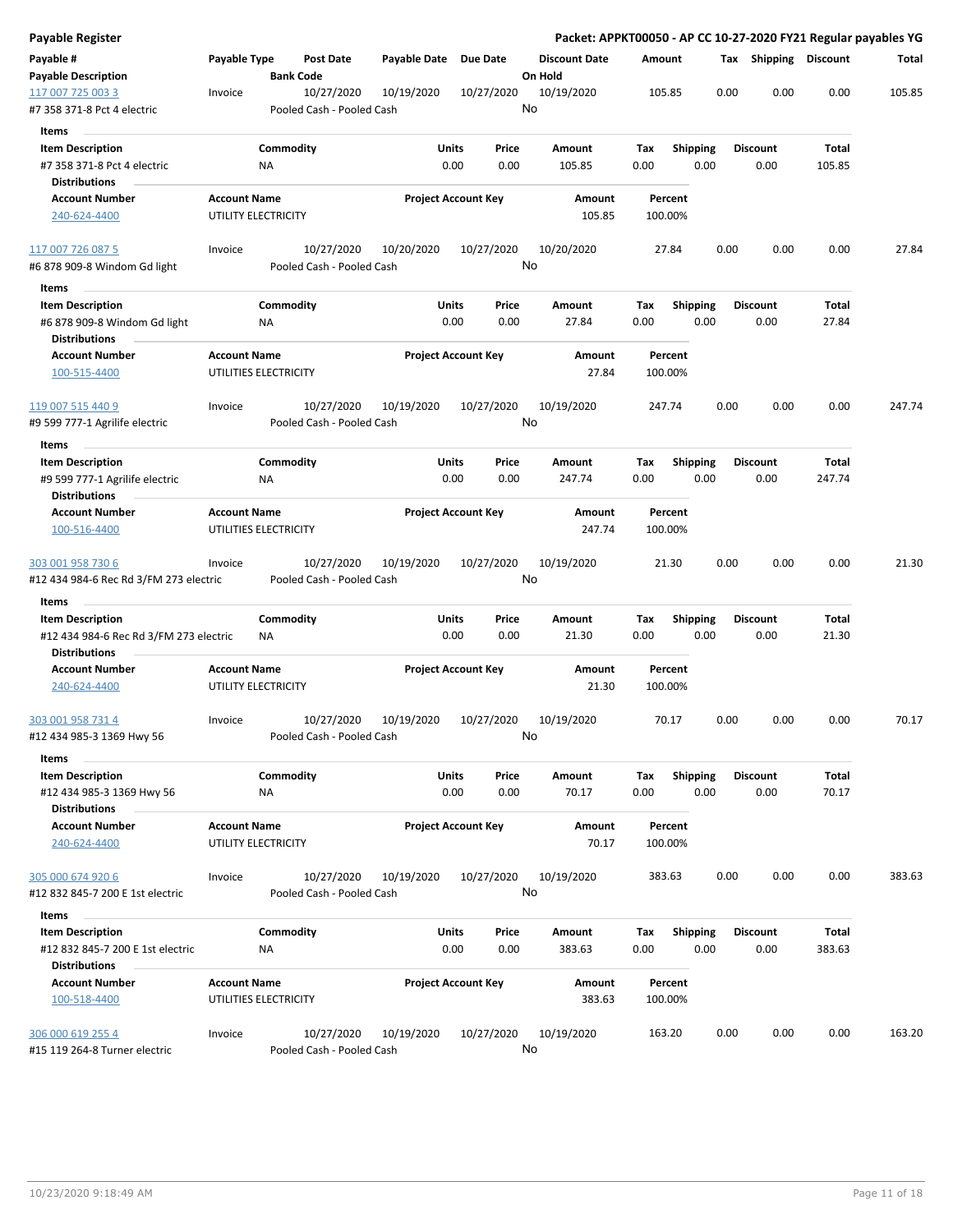| <b>Payable Register</b>                                                          |                                                       |                                         |                       | Packet: APPKT00050 - AP CC 10-27-2020 FY21 Regular payables YG |                                 |             |                         |      |                         |                      |          |
|----------------------------------------------------------------------------------|-------------------------------------------------------|-----------------------------------------|-----------------------|----------------------------------------------------------------|---------------------------------|-------------|-------------------------|------|-------------------------|----------------------|----------|
| Payable #<br><b>Payable Description</b>                                          | Payable Type                                          | Post Date<br><b>Bank Code</b>           | Payable Date Due Date |                                                                | <b>Discount Date</b><br>On Hold |             | Amount                  |      | Tax Shipping Discount   |                      | Total    |
| Items                                                                            |                                                       |                                         |                       |                                                                |                                 |             |                         |      |                         |                      |          |
| <b>Item Description</b><br>#15 119 264-8 Turner electric<br><b>Distributions</b> | Commodity<br><b>NA</b>                                |                                         | Units                 | Price<br>0.00<br>0.00                                          | Amount<br>163.20                | Tax<br>0.00 | Shipping<br>0.00        |      | <b>Discount</b><br>0.00 | Total<br>163.20      |          |
| <b>Account Number</b>                                                            | <b>Account Name</b>                                   |                                         |                       | <b>Project Account Key</b>                                     | Amount                          |             | Percent                 |      |                         |                      |          |
| 100-518-4400                                                                     | UTILITIES ELECTRICITY                                 |                                         |                       |                                                                | 163.20                          |             | 100.00%                 |      |                         |                      |          |
| Vendor: 00269 - ROMCO EQUIPMENT CO.                                              |                                                       |                                         |                       |                                                                |                                 |             |                         |      |                         | <b>Vendor Total:</b> | 2,296.60 |
| 101121934                                                                        | Invoice                                               | 10/27/2020                              | 10/9/2020             | 10/27/2020                                                     | 10/9/2020                       | 1,060.60    |                         | 0.00 | 0.00                    | 0.00                 | 1,060.60 |
| Pct 2 grader blades                                                              |                                                       | Pooled Cash - Pooled Cash               |                       |                                                                | No                              |             |                         |      |                         |                      |          |
| Items                                                                            |                                                       |                                         |                       |                                                                |                                 |             |                         |      |                         |                      |          |
| <b>Item Description</b>                                                          | Commodity                                             |                                         | Units                 | Price                                                          | Amount                          | Tax         | <b>Shipping</b>         |      | <b>Discount</b>         | <b>Total</b>         |          |
| Pct 2 grader blades<br><b>Distributions</b>                                      | Goods                                                 |                                         | 10.00                 | 106.06                                                         | 1,060.60                        | 0.00        | 0.00                    |      | 0.00                    | 1,060.60             |          |
| <b>Account Number</b><br>220-622-4580                                            | <b>Account Name</b><br><b>R&amp;M MACHINERY PARTS</b> |                                         |                       | <b>Project Account Key</b>                                     | Amount<br>1,060.60              |             | Percent<br>100.00%      |      |                         |                      |          |
| 101121935<br>Pct 1 grader blades                                                 | Invoice                                               | 10/27/2020<br>Pooled Cash - Pooled Cash | 10/9/2020             | 10/27/2020                                                     | 10/9/2020<br>No                 | 1,236.00    |                         | 0.00 | 0.00                    | 0.00                 | 1,236.00 |
|                                                                                  |                                                       |                                         |                       |                                                                |                                 |             |                         |      |                         |                      |          |
| Items<br><b>Item Description</b>                                                 | Commodity                                             |                                         | Units                 | Price                                                          | Amount                          | Tax         | <b>Shipping</b>         |      | <b>Discount</b>         | Total                |          |
| Pct 1 grader blades<br><b>Distributions</b>                                      | Goods                                                 |                                         | 20.00                 | 61.80                                                          | 1,236.00                        | 0.00        | 0.00                    |      | 0.00                    | 1,236.00             |          |
| <b>Account Number</b>                                                            | <b>Account Name</b>                                   |                                         |                       | <b>Project Account Key</b>                                     | Amount                          |             | Percent                 |      |                         |                      |          |
| 210-621-4580                                                                     | <b>R&amp;M MACHINERY PARTS</b>                        |                                         |                       |                                                                | 1,236.00                        |             | 100.00%                 |      |                         |                      |          |
| Vendor: 00817 - SMITH, THOMAS SCOTT                                              |                                                       |                                         |                       |                                                                |                                 |             |                         |      |                         | <b>Vendor Total:</b> | 668.00   |
| <b>INV0000346</b>                                                                | Invoice                                               | 10/27/2020                              | 10/16/2020            | 10/27/2020                                                     | 10/16/2020                      |             | 440.40                  | 0.00 | 0.00                    | 0.00                 | 440.40   |
| CR-20-27559 Williams Dst Ct                                                      |                                                       | Pooled Cash - Pooled Cash               |                       |                                                                | No                              |             |                         |      |                         |                      |          |
| Items                                                                            |                                                       |                                         |                       |                                                                |                                 |             |                         |      |                         |                      |          |
| <b>Item Description</b>                                                          | Commodity                                             |                                         | Units                 | Price                                                          | Amount                          | Tax         | <b>Shipping</b>         |      | <b>Discount</b>         | Total                |          |
| CR-20-27559 Williams Dst Ct                                                      | NA                                                    |                                         |                       | 0.00<br>0.00                                                   | 440.40                          | 0.00        | 0.00                    |      | 0.00                    | 440.40               |          |
| <b>Distributions</b>                                                             |                                                       |                                         |                       |                                                                |                                 |             |                         |      |                         |                      |          |
| <b>Account Number</b><br>100-435-4370                                            | <b>Account Name</b><br><b>ATTORNEY FEES</b>           |                                         |                       | <b>Project Account Key</b>                                     | Amount<br>440.40                |             | Percent<br>100.00%      |      |                         |                      |          |
| <b>INV0000347</b>                                                                | Invoice                                               | 10/27/2020                              | 10/3/2020             | 10/27/2020                                                     | 10/3/2020                       |             | 50.00                   | 0.00 | 0.00                    | 0.00                 | 50.00    |
| CR-20-27395 Garza Dst Ct                                                         |                                                       | Pooled Cash - Pooled Cash               |                       |                                                                | No                              |             |                         |      |                         |                      |          |
| Items                                                                            |                                                       |                                         |                       |                                                                |                                 |             |                         |      |                         |                      |          |
| <b>Item Description</b>                                                          | Commodity                                             |                                         | Units                 | Price                                                          | Amount                          | Tax         | <b>Shipping</b>         |      | <b>Discount</b>         | Total                |          |
| CR-20-27395 Garza Dst Ct                                                         | ΝA                                                    |                                         |                       | 0.00<br>0.00                                                   | 50.00                           | 0.00        | 0.00                    |      | 0.00                    | 50.00                |          |
| <b>Distributions</b>                                                             |                                                       |                                         |                       |                                                                |                                 |             |                         |      |                         |                      |          |
| <b>Account Number</b><br>100-435-4370                                            | <b>Account Name</b><br><b>ATTORNEY FEES</b>           |                                         |                       | <b>Project Account Key</b>                                     | Amount<br>50.00                 |             | Percent<br>100.00%      |      |                         |                      |          |
| <b>INV0000390</b>                                                                | Invoice                                               | 10/27/2020                              | 10/2/2020             | 10/27/2020                                                     | 10/2/2020                       |             | 177.60                  | 0.00 | 0.00                    | 0.00                 | 177.60   |
| CR-19-27028 Key Dst Ct                                                           |                                                       | Pooled Cash - Pooled Cash               |                       |                                                                | No                              |             |                         |      |                         |                      |          |
| Items                                                                            |                                                       |                                         |                       |                                                                |                                 |             |                         |      |                         |                      |          |
| <b>Item Description</b><br>CR-19-27028 Key Dst Ct                                | Commodity<br>ΝA                                       |                                         | Units                 | Price<br>0.00<br>0.00                                          | Amount<br>177.60                | Tax<br>0.00 | <b>Shipping</b><br>0.00 |      | <b>Discount</b><br>0.00 | Total<br>177.60      |          |
| <b>Distributions</b>                                                             |                                                       |                                         |                       |                                                                |                                 |             |                         |      |                         |                      |          |
| <b>Account Number</b><br>100-435-4370                                            | <b>Account Name</b><br><b>ATTORNEY FEES</b>           |                                         |                       | <b>Project Account Key</b>                                     | Amount<br>177.60                |             | Percent<br>100.00%      |      |                         |                      |          |
| Vendor: 00707 - SPARKLIGHT                                                       |                                                       |                                         |                       |                                                                |                                 |             |                         |      |                         | <b>Vendor Total:</b> | 1,807.73 |
| <b>INV0000348</b>                                                                | Invoice                                               | 10/27/2020                              | 10/19/2020            | 10/27/2020                                                     | 10/19/2020                      | 1,807.73    |                         | 0.00 | 0.00                    | 0.00                 | 1,807.73 |
| Internet services                                                                |                                                       | Pooled Cash - Pooled Cash               |                       |                                                                | No                              |             |                         |      |                         |                      |          |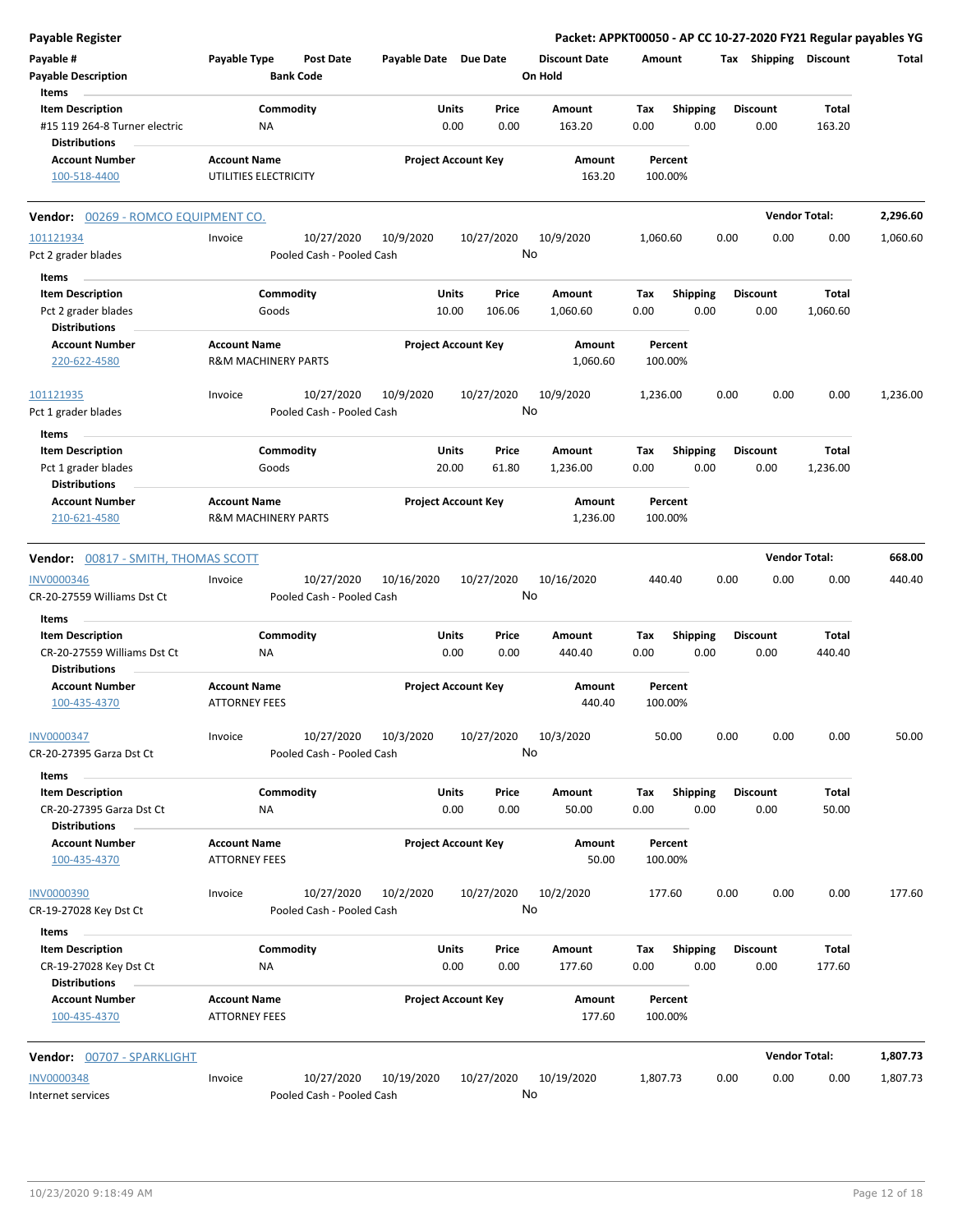| Payable Register                                                     |                     |                  |                            |       |                      |      |                 | Packet: APPKT00050 - AP CC 10-27-2020 FY21 Regular payables YG |        |
|----------------------------------------------------------------------|---------------------|------------------|----------------------------|-------|----------------------|------|-----------------|----------------------------------------------------------------|--------|
| Payable #                                                            | Payable Type        | <b>Post Date</b> | Payable Date Due Date      |       | <b>Discount Date</b> |      | Amount          | Tax Shipping Discount                                          |        |
| <b>Payable Description</b>                                           |                     | <b>Bank Code</b> |                            |       | On Hold              |      |                 |                                                                |        |
| Items                                                                |                     |                  |                            |       |                      |      |                 |                                                                |        |
| <b>Item Description</b>                                              |                     | Commodity        | Units                      | Price | Amount               | Tax  | <b>Shipping</b> | <b>Discount</b>                                                | Total  |
| Internet services #120620497 200 1st<br><b>Distributions</b>         | ΝA                  |                  | 0.00                       | 0.00  | 231.43               | 0.00 | 0.00            | 0.00                                                           | 231.43 |
| <b>Account Number</b>                                                | <b>Account Name</b> |                  | <b>Project Account Key</b> |       | Amount               |      | Percent         |                                                                |        |
| 100-518-4210                                                         | <b>INTERNET</b>     |                  |                            |       | 231.43               |      | 100.00%         |                                                                |        |
| Items                                                                |                     |                  |                            |       |                      |      |                 |                                                                |        |
| <b>Item Description</b>                                              |                     | Commodity        | Units                      | Price | Amount               | Тах  | <b>Shipping</b> | <b>Discount</b>                                                | Total  |
| Internet services #102575958 2505 Center. NA<br><b>Distributions</b> |                     |                  | 0.00                       | 0.00  | 64.99                | 0.00 | 0.00            | 0.00                                                           | 64.99  |
| <b>Account Number</b>                                                | <b>Account Name</b> |                  | <b>Project Account Key</b> |       | Amount               |      | Percent         |                                                                |        |
| 100-665-4210                                                         | <b>INTERNET</b>     |                  |                            |       | 64.99                |      | 100.00%         |                                                                |        |
|                                                                      |                     |                  |                            |       |                      |      |                 |                                                                |        |
| Items                                                                |                     |                  |                            |       |                      |      |                 |                                                                |        |
| <b>Item Description</b>                                              |                     | Commodity        | Units                      | Price | Amount               | Tax  | <b>Shipping</b> | Discount                                                       | Total  |
| Internet services #120620588 800 2nd-DA NA<br><b>Distributions</b>   |                     |                  | 0.00                       | 0.00  | 443.93               | 0.00 | 0.00            | 0.00                                                           | 443.93 |
| <b>Account Number</b>                                                | <b>Account Name</b> |                  | <b>Project Account Key</b> |       | Amount               |      | Percent         |                                                                |        |
| 100-518-4210                                                         | <b>INTERNET</b>     |                  |                            |       | 443.93               |      | 100.00%         |                                                                |        |
| Items                                                                |                     |                  |                            |       |                      |      |                 |                                                                |        |
| <b>Item Description</b>                                              |                     | Commodity        | Units                      | Price | Amount               | Tax  | <b>Shipping</b> | <b>Discount</b>                                                | Total  |
| Internet services #120620638 S Annex 210 NA                          |                     |                  | 0.00                       | 0.00  | 231.43               | 0.00 | 0.00            | 0.00                                                           | 231.43 |
| <b>Distributions</b>                                                 |                     |                  |                            |       |                      |      |                 |                                                                |        |
| <b>Account Number</b>                                                | <b>Account Name</b> |                  | <b>Project Account Key</b> |       | Amount               |      | Percent         |                                                                |        |
| 100-513-4210                                                         | <b>INTERNET</b>     |                  |                            |       | 231.43               |      | 100.00%         |                                                                |        |
|                                                                      |                     |                  |                            |       |                      |      |                 |                                                                |        |
| Items                                                                |                     |                  |                            |       |                      |      |                 |                                                                |        |
| <b>Item Description</b>                                              |                     | Commodity        | Units                      | Price | Amount               | Tax  | <b>Shipping</b> | Discount                                                       | Total  |
| Internet services #128529310 108 Sam R NA<br><b>Distributions</b>    |                     |                  | 0.00                       | 0.00  | 139.39               | 0.00 | 0.00            | 0.00                                                           | 139.39 |
| <b>Account Number</b>                                                | <b>Account Name</b> |                  | <b>Project Account Key</b> |       | Amount               |      | Percent         |                                                                |        |
| 100-518-4210                                                         | <b>INTERNET</b>     |                  |                            |       | 139.39               |      | 100.00%         |                                                                |        |
| Items                                                                |                     |                  |                            |       |                      |      |                 |                                                                |        |
| <b>Item Description</b>                                              |                     | Commodity        | Units                      | Price | Amount               | Тах  | <b>Shipping</b> | <b>Discount</b>                                                | Total  |
| Internet services #120620513 200 8th-CCL NA                          |                     |                  | 0.00                       | 0.00  | 231.43               | 0.00 | 0.00            | 0.00                                                           | 231.43 |
| <b>Distributions</b>                                                 |                     |                  |                            |       |                      |      |                 |                                                                |        |
| <b>Account Number</b>                                                | <b>Account Name</b> |                  | <b>Project Account Key</b> |       | Amount               |      | Percent         |                                                                |        |
| 100-518-4210                                                         |                     |                  |                            |       |                      |      |                 |                                                                |        |
|                                                                      | <b>INTERNET</b>     |                  |                            |       | 231.43               |      | 100.00%         |                                                                |        |
| Items                                                                |                     |                  |                            |       |                      |      |                 |                                                                |        |
| <b>Item Description</b>                                              |                     | Commodity        | Units                      | Price | Amount               | Тах  | <b>Shipping</b> | <b>Discount</b>                                                | Total  |
| Internet services #121459531 IHC 1203 S NA                           |                     |                  | 0.00                       | 0.00  | 78.94                | 0.00 | 0.00            | 0.00                                                           | 78.94  |
| <b>Distributions</b>                                                 |                     |                  |                            |       |                      |      |                 |                                                                |        |
| <b>Account Number</b>                                                | <b>Account Name</b> |                  | <b>Project Account Key</b> |       | Amount               |      | Percent         |                                                                |        |
| 100-645-4210                                                         | <b>INTERNET</b>     |                  |                            |       | 78.94                |      | 100.00%         |                                                                |        |
| Items                                                                |                     |                  |                            |       |                      |      |                 |                                                                |        |
| <b>Item Description</b>                                              |                     | Commodity        | Units                      | Price | Amount               | Tax  | <b>Shipping</b> | Discount                                                       | Total  |
| Internet services #120140181 Co Judge 51 NA                          |                     |                  | 0.00                       | 0.00  | 82.69                | 0.00 | 0.00            | 0.00                                                           | 82.69  |
| <b>Distributions</b>                                                 |                     |                  |                            |       |                      |      |                 |                                                                |        |
| <b>Account Number</b>                                                | <b>Account Name</b> |                  | <b>Project Account Key</b> |       | Amount               |      | Percent         |                                                                |        |
| 100-514-4210                                                         | <b>INTERNET</b>     |                  |                            |       | 82.69                |      | 100.00%         |                                                                |        |
|                                                                      |                     |                  |                            |       |                      |      |                 |                                                                |        |
| Items                                                                |                     |                  |                            |       |                      |      |                 |                                                                |        |
| <b>Item Description</b>                                              |                     | Commodity        | Units                      | Price | Amount               | Tax  | Shipping        | Discount                                                       | Total  |
| Internet services #121664254 Pct 4                                   | ΝA                  |                  | 0.00                       | 0.00  | 82.69                | 0.00 | 0.00            | 0.00                                                           | 82.69  |
| <b>Distributions</b>                                                 |                     |                  |                            |       |                      |      |                 |                                                                |        |
| <b>Account Number</b>                                                | <b>Account Name</b> |                  | <b>Project Account Key</b> |       | Amount               |      | Percent         |                                                                |        |
| 240-624-4210                                                         | <b>INTERNET</b>     |                  |                            |       | 82.69                |      | 100.00%         |                                                                |        |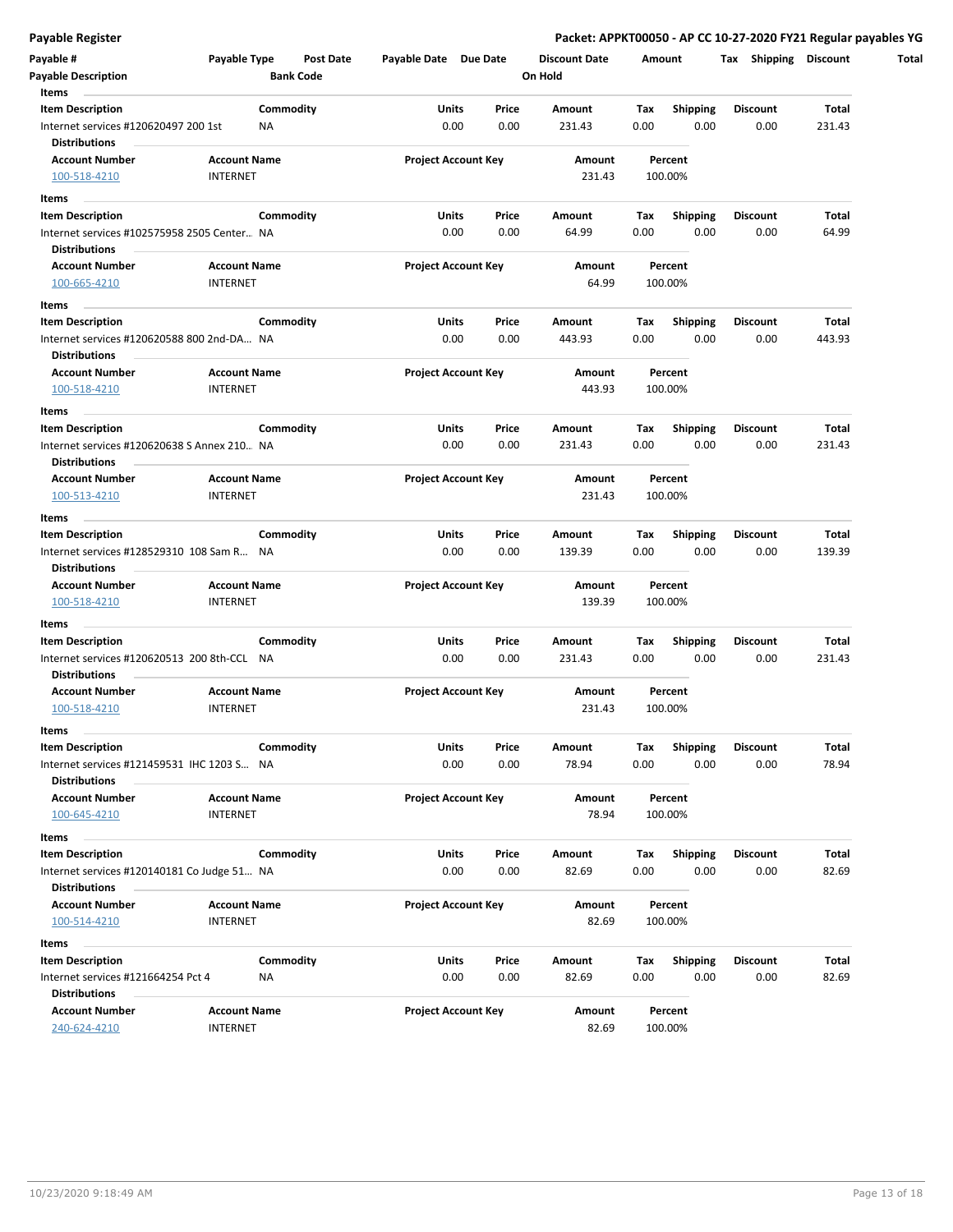| <b>Payable Register</b>                                  |                                                       |           |                                      |                            |       |            | Packet: APPKT00050 - AP CC 10-27-2020 FY21 Regular payables YG |          |                 |      |                       |                      |          |
|----------------------------------------------------------|-------------------------------------------------------|-----------|--------------------------------------|----------------------------|-------|------------|----------------------------------------------------------------|----------|-----------------|------|-----------------------|----------------------|----------|
| Payable #<br><b>Payable Description</b>                  | Payable Type                                          |           | <b>Post Date</b><br><b>Bank Code</b> | Payable Date Due Date      |       |            | <b>Discount Date</b><br>On Hold                                | Amount   |                 |      | Tax Shipping Discount |                      | Total    |
| Items<br><b>Item Description</b>                         |                                                       | Commodity |                                      |                            | Units | Price      | Amount                                                         | Tax      | <b>Shipping</b> |      | <b>Discount</b>       | Total                |          |
| Internet services #127664639 Sheriff<br>Distributions    |                                                       | ΝA        |                                      |                            | 0.00  | 0.00       | 220.81                                                         | 0.00     | 0.00            |      | 0.00                  | 220.81               |          |
| <b>Account Number</b>                                    | <b>Account Name</b>                                   |           |                                      | <b>Project Account Key</b> |       |            | Amount                                                         | Percent  |                 |      |                       |                      |          |
| 100-560-4210                                             | <b>INTERNET SERVICE</b>                               |           |                                      |                            |       |            | 220.81                                                         | 100.00%  |                 |      |                       |                      |          |
| Vendor: 00265 - TEXHOMA LIMESTONE, INC.                  |                                                       |           |                                      |                            |       |            |                                                                |          |                 |      |                       | <b>Vendor Total:</b> | 5,054.51 |
| 8124                                                     | Invoice                                               |           | 10/27/2020                           | 10/12/2020                 |       | 10/27/2020 | 10/12/2020                                                     | 5,054.51 |                 | 0.00 | 0.00                  | 0.00                 | 5,054.51 |
| Rock & Gravel-hauling 10/5-10/20                         |                                                       |           | Pooled Cash - Pooled Cash            |                            |       |            | No                                                             |          |                 |      |                       |                      |          |
| Items                                                    |                                                       |           |                                      |                            |       |            |                                                                |          |                 |      |                       |                      |          |
| <b>Item Description</b>                                  |                                                       | Commodity |                                      |                            | Units | Price      | Amount                                                         | Tax      | Shipping        |      | <b>Discount</b>       | Total                |          |
| Rock & Gravel-hauling 10/5-10/20<br><b>Distributions</b> |                                                       | ΝA        |                                      |                            | 0.00  | 0.00       | 5,054.51                                                       | 0.00     | 0.00            |      | 0.00                  | 5,054.51             |          |
| <b>Account Number</b>                                    | <b>Account Name</b>                                   |           |                                      | <b>Project Account Key</b> |       |            | Amount                                                         | Percent  |                 |      |                       |                      |          |
| 220-622-3410                                             | R&B MAT. ROCK & GRAVEL                                |           |                                      |                            |       |            | 5,054.51                                                       | 100.00%  |                 |      |                       |                      |          |
| Vendor: 00160 - TXU ENERGY                               |                                                       |           |                                      |                            |       |            |                                                                |          |                 |      |                       | <b>Vendor Total:</b> | 63.14    |
| 054277680612                                             | Invoice                                               |           | 10/27/2020                           | 10/15/2020                 |       | 10/27/2020 | 10/15/2020                                                     | 27.54    |                 | 0.00 | 0.00                  | 0.00                 | 27.54    |
| #900011583831 S Annex electric                           |                                                       |           | Pooled Cash - Pooled Cash            |                            |       |            | No                                                             |          |                 |      |                       |                      |          |
| Items                                                    |                                                       |           |                                      |                            |       |            |                                                                |          |                 |      |                       |                      |          |
| <b>Item Description</b>                                  |                                                       | Commodity |                                      |                            | Units | Price      | Amount                                                         | Tax      | <b>Shipping</b> |      | <b>Discount</b>       | <b>Total</b>         |          |
| #900011583831 S Annex electric<br>Distributions          |                                                       | <b>NA</b> |                                      |                            | 0.00  | 0.00       | 27.54                                                          | 0.00     | 0.00            |      | 0.00                  | 27.54                |          |
| <b>Account Number</b>                                    | <b>Account Name</b>                                   |           |                                      | <b>Project Account Key</b> |       |            | Amount                                                         | Percent  |                 |      |                       |                      |          |
| 100-513-4400                                             | UTILITIES ELECTRICITY                                 |           |                                      |                            |       |            | 27.54                                                          | 100.00%  |                 |      |                       |                      |          |
| 055652491281                                             | Invoice                                               |           | 10/27/2020                           | 10/17/2020                 |       | 10/27/2020 | 10/17/2020                                                     | 35.60    |                 | 0.00 | 0.00                  | 0.00                 | 35.60    |
| #100063401102 Lake Fannin electric                       |                                                       |           | Pooled Cash - Pooled Cash            |                            |       |            | No                                                             |          |                 |      |                       |                      |          |
| Items                                                    |                                                       |           |                                      |                            |       |            |                                                                |          |                 |      |                       |                      |          |
| <b>Item Description</b>                                  |                                                       | Commodity |                                      |                            | Units | Price      | <b>Amount</b>                                                  | Tax      | <b>Shipping</b> |      | <b>Discount</b>       | Total                |          |
| #100063401102 Lake Fannin electric                       |                                                       | NA        |                                      |                            | 0.00  | 0.00       | 35.60                                                          | 0.00     | 0.00            |      | 0.00                  | 35.60                |          |
| <b>Distributions</b>                                     |                                                       |           |                                      |                            |       |            |                                                                |          |                 |      |                       |                      |          |
| <b>Account Number</b>                                    | <b>Account Name</b>                                   |           |                                      | <b>Project Account Key</b> |       |            | Amount                                                         | Percent  |                 |      |                       |                      |          |
| 850-520-4400                                             | UTILITIES ELECTRICITY                                 |           |                                      |                            |       |            | 35.60                                                          | 100.00%  |                 |      |                       |                      |          |
| <b>Vendor: 00127 - VERIZON WIRELESS</b>                  |                                                       |           |                                      |                            |       |            |                                                                |          |                 |      |                       | <b>Vendor Total:</b> | 638.04   |
| 9864628586                                               | Invoice                                               |           | 10/27/2020                           | 10/10/2020                 |       | 10/27/2020 | 10/10/2020                                                     | 638.04   |                 | 0.00 | 0.00                  | 0.00                 | 638.04   |
| Internet                                                 |                                                       |           | Pooled Cash - Pooled Cash            |                            |       |            | No                                                             |          |                 |      |                       |                      |          |
| <b>Items</b>                                             |                                                       |           |                                      |                            |       |            |                                                                |          |                 |      |                       |                      |          |
| <b>Item Description</b>                                  |                                                       | Commodity |                                      |                            | Units | Price      | Amount                                                         | Tax      | Shipping        |      | <b>Discount</b>       | Total                |          |
| Internet                                                 |                                                       | NA        |                                      |                            | 0.00  | 0.00       | 638.04                                                         | 0.00     | 0.00            |      | 0.00                  | 638.04               |          |
| <b>Distributions</b>                                     |                                                       |           |                                      |                            |       |            |                                                                |          |                 |      |                       |                      |          |
| <b>Account Number</b>                                    | <b>Account Name</b>                                   |           |                                      | <b>Project Account Key</b> |       |            | Amount                                                         | Percent  |                 |      |                       |                      |          |
| 100-560-4210                                             | <b>INTERNET SERVICE</b>                               |           |                                      |                            |       |            | 418.17                                                         | 65.54%   |                 |      |                       |                      |          |
| 100-503-4210                                             | <b>EMERGENCY INTERNET</b>                             |           |                                      |                            |       |            | 37.99                                                          |          | 5.95%           |      |                       |                      |          |
| 100-404-4210<br>100-406-4210                             | <b>ELECTION INTERNET</b><br><b>EMERGENCY INTERNET</b> |           |                                      |                            |       |            | 113.97<br>38.03                                                | 17.86%   | 5.96%           |      |                       |                      |          |
| 100-510-4231                                             | <b>CELL PHONE - JANITOR</b>                           |           |                                      |                            |       |            | $-8.11$                                                        | $-1.27%$ |                 |      |                       |                      |          |
| 100-457-4210                                             | <b>INTERNET</b>                                       |           |                                      |                            |       |            | 37.99                                                          |          | 5.95%           |      |                       |                      |          |
| <b>Vendor: 00418 - WALMART COMMUNITY</b>                 |                                                       |           |                                      |                            |       |            |                                                                |          |                 |      |                       | <b>Vendor Total:</b> | 123.96   |
| <b>INV0000349</b>                                        | Invoice                                               |           | 10/27/2020                           | 10/16/2020                 |       |            | 10/16/2020                                                     |          |                 | 0.00 | 0.00                  |                      | 123.96   |
| Acct #6097 6520 0005 1556 supplies                       |                                                       |           | Pooled Cash - Pooled Cash            |                            |       | 10/27/2020 | No                                                             | 123.96   |                 |      |                       | 0.00                 |          |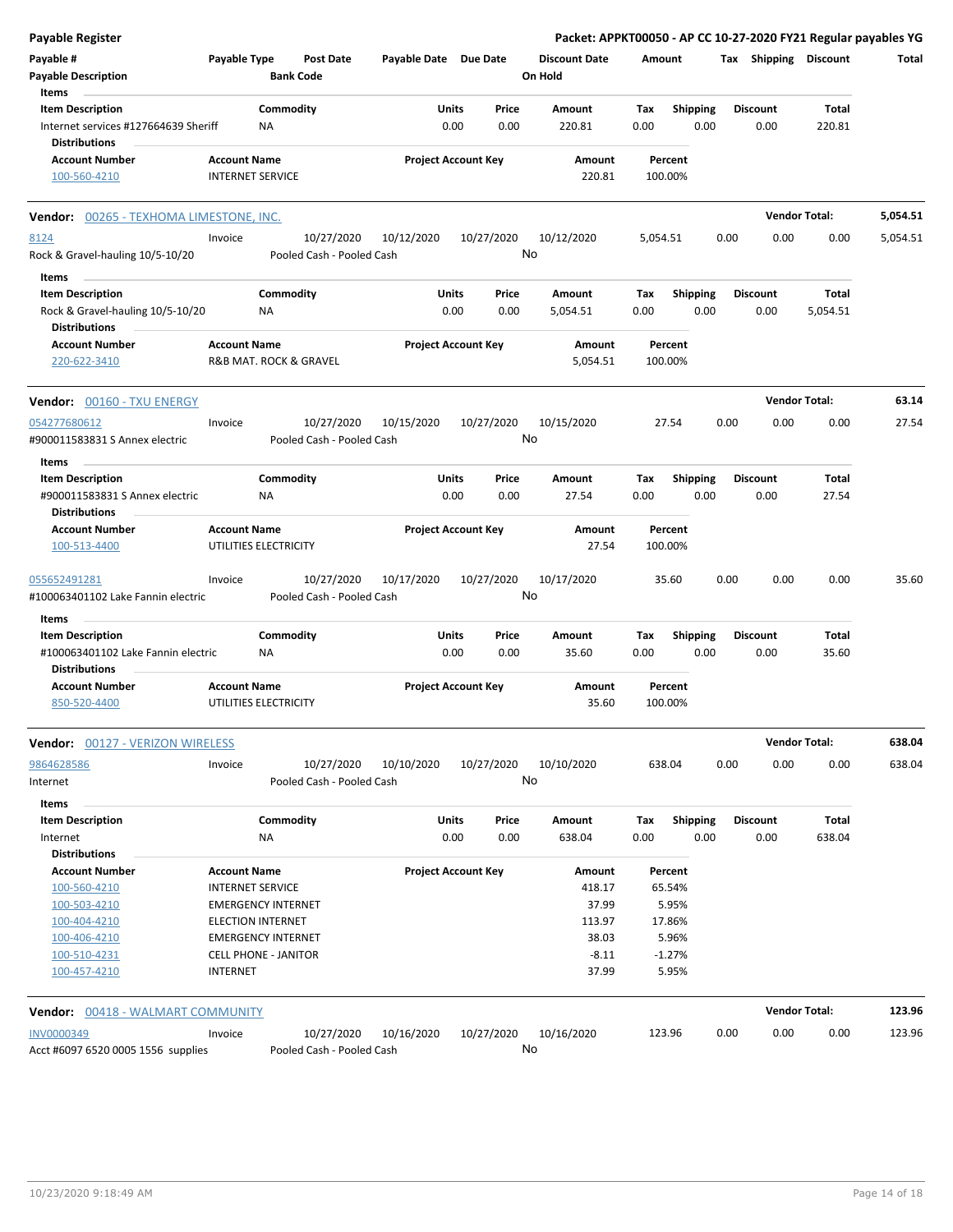|  | Payable Register |  |
|--|------------------|--|
|  |                  |  |

| Payable #<br><b>Payable Description</b><br>Items                     | Payable Type<br><b>Post Date</b><br><b>Bank Code</b>                                                                                                                                                                                       | Payable Date Due Date      |       | <b>Discount Date</b><br>On Hold | Amount |                 | Shipping<br>Tax | <b>Discount</b> |
|----------------------------------------------------------------------|--------------------------------------------------------------------------------------------------------------------------------------------------------------------------------------------------------------------------------------------|----------------------------|-------|---------------------------------|--------|-----------------|-----------------|-----------------|
| <b>Item Description</b>                                              | Commodity                                                                                                                                                                                                                                  | <b>Units</b>               | Price | Amount                          | Tax    | <b>Shipping</b> | <b>Discount</b> | <b>Total</b>    |
| Acct #6097 6520 0005 1556 Sheriff cable t NA<br><b>Distributions</b> |                                                                                                                                                                                                                                            | 0.00                       | 0.00  | 11.91                           | 0.00   | 0.00            | 0.00            | 11.91           |
| <b>Account Number</b>                                                | <b>Account Name</b>                                                                                                                                                                                                                        | <b>Project Account Key</b> |       | Amount                          |        | Percent         |                 |                 |
| 100-560-3100                                                         | <b>OFFICE SUPPLIES</b>                                                                                                                                                                                                                     |                            |       | 11.91                           |        | 100.00%         |                 |                 |
| Items<br><b>Item Description</b>                                     | the control of the control of the control of the control of the control of the control of the control of the control of the control of the control of the control of the control of the control of the control of the control<br>Commodity | <b>Units</b>               | Price | Amount                          | Тах    | Shipping        | <b>Discount</b> | <b>Total</b>    |
| Acct #6097 6520 0005 1556 Janitor supply<br><b>Distributions</b>     | NA.                                                                                                                                                                                                                                        | 0.00                       | 0.00  | 26.79                           | 0.00   | 0.00            | 0.00            | 26.79           |
| <b>Account Number</b>                                                | <b>Account Name</b>                                                                                                                                                                                                                        | <b>Project Account Key</b> |       | Amount                          |        | Percent         |                 |                 |
| 100-518-3320                                                         | <b>JANITOR SUPPLIES</b>                                                                                                                                                                                                                    |                            |       | 26.79                           |        | 100.00%         |                 |                 |
| Items                                                                |                                                                                                                                                                                                                                            |                            |       |                                 |        |                 |                 |                 |
| <b>Item Description</b>                                              | Commodity                                                                                                                                                                                                                                  | <b>Units</b>               | Price | Amount                          | Tax    | Shipping        | <b>Discount</b> | <b>Total</b>    |
| Acct #6097 6520 0005 1556 Cares-Ext cor NA<br><b>Distributions</b>   |                                                                                                                                                                                                                                            | 0.00                       | 0.00  | 32.64                           | 0.00   | 0.00            | 0.00            | 32.64           |
| <b>Account Number</b>                                                | <b>Account Name</b>                                                                                                                                                                                                                        | <b>Project Account Key</b> |       | Amount                          |        | Percent         |                 |                 |
| 413-413-3970                                                         | SANITIZING SUPPLIES                                                                                                                                                                                                                        |                            |       | 32.64                           |        | 100.00%         |                 |                 |
| Items                                                                |                                                                                                                                                                                                                                            |                            |       |                                 |        |                 |                 |                 |
| <b>Item Description</b>                                              | Commodity                                                                                                                                                                                                                                  | <b>Units</b>               | Price | Amount                          | Tax    | Shipping        | <b>Discount</b> | Total           |
| Acct #6097 6520 0005 1556 Voters water/ NA<br><b>Distributions</b>   |                                                                                                                                                                                                                                            | 0.00                       | 0.00  | 52.62                           | 0.00   | 0.00            | 0.00            | 52.62           |
| <b>Account Number</b>                                                | <b>Account Name</b>                                                                                                                                                                                                                        | <b>Project Account Key</b> |       | Amount                          |        | Percent         |                 |                 |
| 413-413-3980                                                         | PERSONAL PROTECTIVE EQUIPMENT                                                                                                                                                                                                              |                            |       | 52.62                           |        | 100.00%         |                 |                 |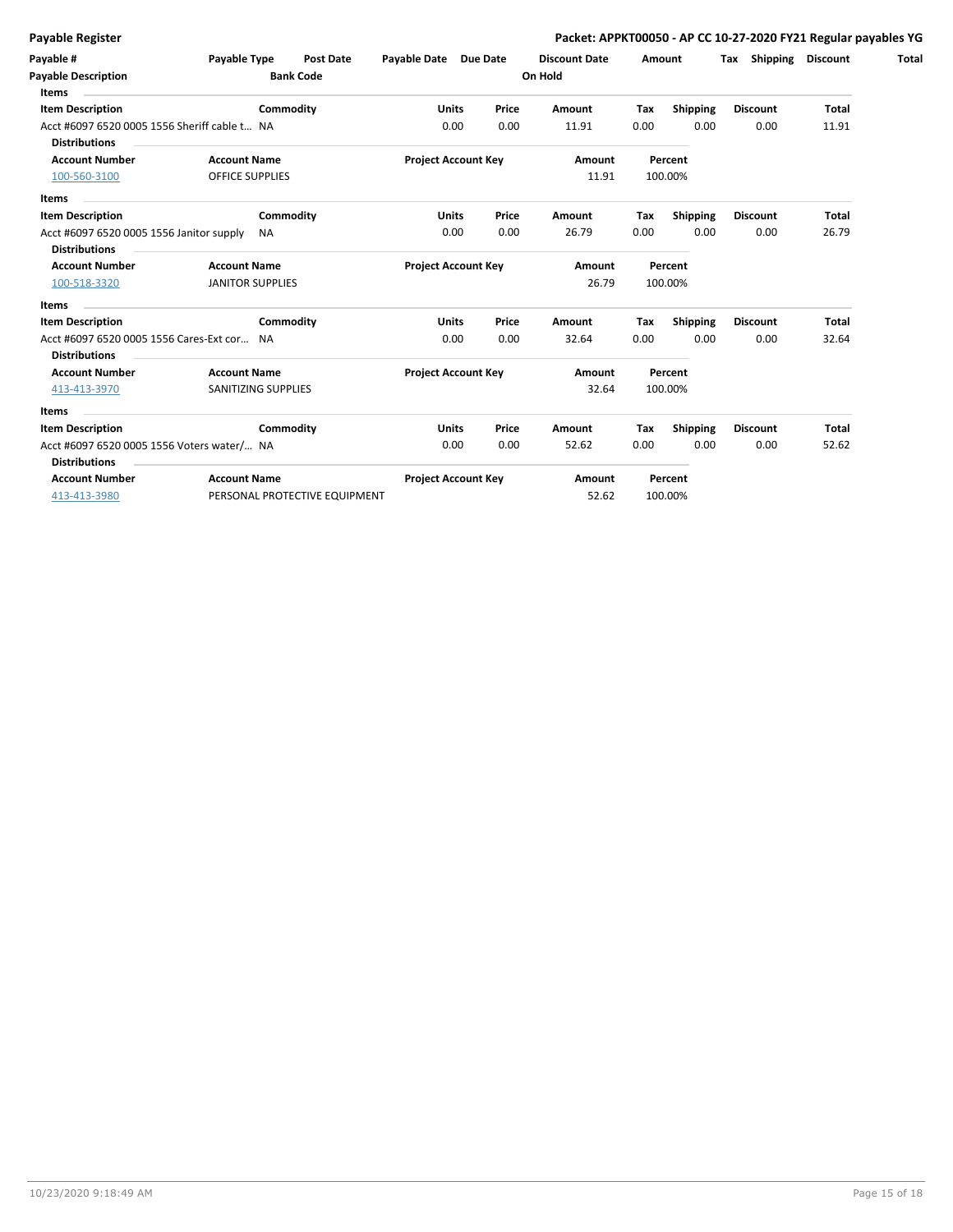## Payable Summary

| Type    | Count               | Gross      | Tax  | Shipping | <b>Discount</b> | Total      | <b>Manual Payment</b> | <b>Balance</b> |
|---------|---------------------|------------|------|----------|-----------------|------------|-----------------------|----------------|
| Invoice |                     | 144.982.83 | 0.00 | 0.00     | 0.00            | 144.982.83 | 0.00                  | 144,982.83     |
|         | <b>Grand Total:</b> | 144.982.83 | 0.00 | 0.00     | 0.00            | 144.982.83 | 0.00                  | 144.982.83     |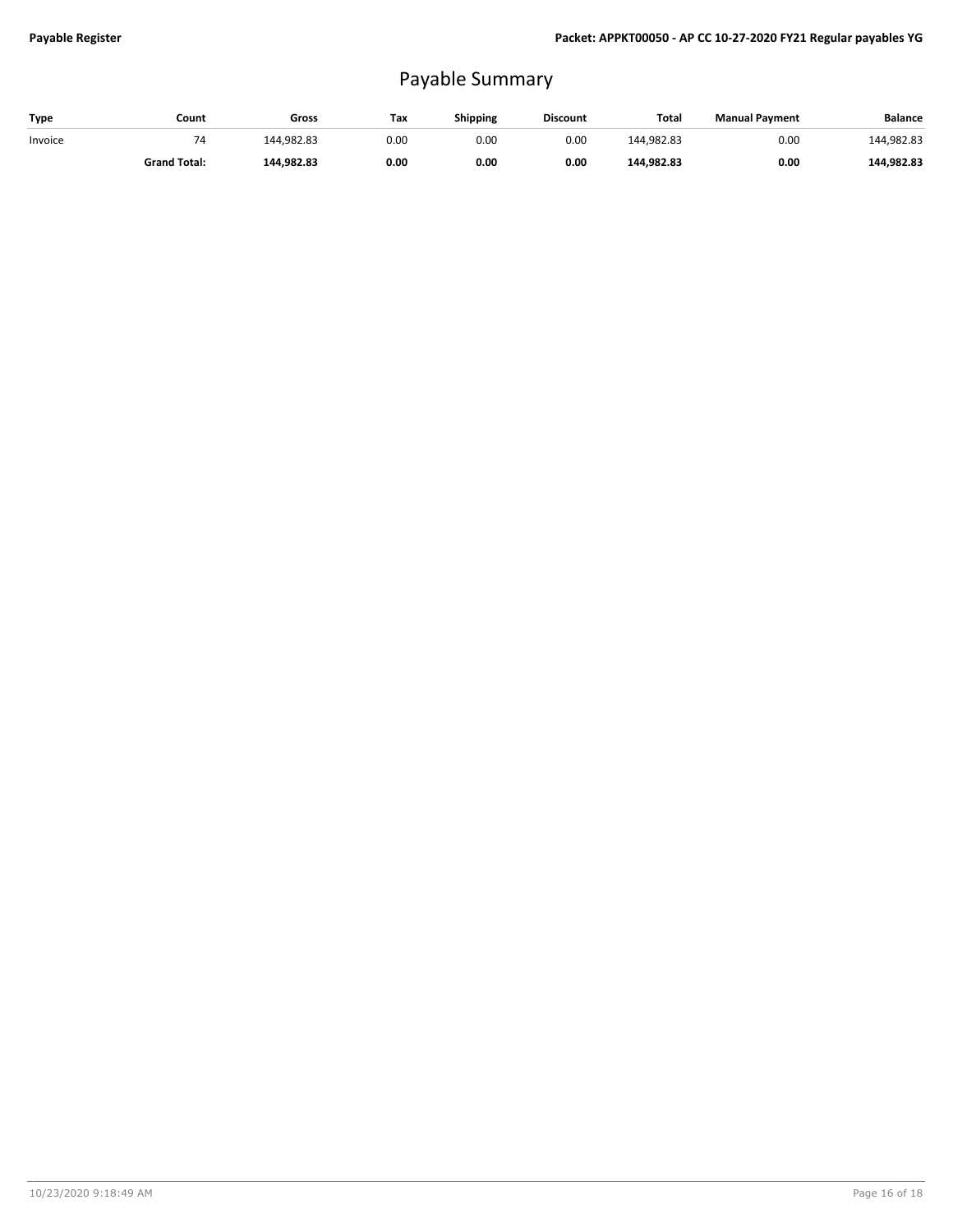## **Account Summary**

| <b>Account</b>               | Name                                         |        | Amount             |
|------------------------------|----------------------------------------------|--------|--------------------|
| 100-404-4210                 | <b>ELECTION INTERNET</b>                     |        | 113.97             |
| 100-406-4210                 | <b>EMERGENCY INTERNET</b>                    |        | 38.03              |
| 100-410-4240                 | <b>INDIGENT ATTORNEY FEES</b>                |        | 800.00             |
| 100-435-4360                 | ATTORNEY FEES- CPS CASES                     |        | 1,071.00           |
| 100-435-4370                 | <b>ATTORNEY FEES</b>                         |        | 1,271.65           |
| 100-435-4380                 | <b>COURT REPORTER EXPENSE</b>                |        | 124.50             |
| 100-456-4600                 | <b>OFFICE RENTAL</b>                         |        | 350.00             |
| 100-457-4210                 | <b>INTERNET</b>                              |        | 37.99              |
| 100-499-4600                 | LEONARD OFFICE RENT                          |        | 100.00             |
| 100-503-4210                 | <b>EMERGENCY INTERNET</b>                    |        | 37.99              |
| 100-510-3150                 | <b>COPIER RENTAL</b>                         |        | 359.17             |
| 100-510-4200                 | <b>TELEPHONE</b>                             |        | 3,516.75           |
| 100-510-4231                 | <b>CELL PHONE - JANITOR</b>                  |        | $-8.11$            |
| 100-510-4400                 | UTILITIES ELECTRICITY                        |        | 136.75             |
| 100-511-4400                 | UTILITIES ELECTRICITY                        |        | 352.00             |
| 100-512-4400                 | UTILITIES ELECTRICITY                        |        | 256.80             |
| 100-513-4210                 | <b>INTERNET</b>                              |        | 231.43             |
| 100-513-4400                 | UTILITIES ELECTRICITY                        |        | 440.84             |
|                              | UTILITIES GAS                                |        | 57.81              |
| 100-513-4410<br>100-514-4210 | <b>INTERNET</b>                              |        | 82.69              |
|                              | UTILITIES ELECTRICITY                        |        | 265.19             |
| 100-515-4400                 | UTILITIES ELECTRICITY                        |        | 247.74             |
| 100-516-4400                 |                                              |        |                    |
| 100-518-3320                 | <b>JANITOR SUPPLIES</b>                      |        | 26.79              |
| 100-518-4210                 | INTERNET                                     |        | 1,046.18           |
| 100-518-4400                 | UTILITIES ELECTRICITY<br>UTILITIES GAS       |        | 1,246.83           |
| 100-518-4410                 |                                              |        | 52.90              |
| 100-518-4420                 | UTILITIES WATER<br>R & M BUILDING            |        | 125.00             |
| 100-518-4500                 | OFFICE SPACE LEASE                           |        | 112.50<br>9,500.00 |
| 100-518-4700<br>100-518-4830 | <b>ALARM MONITORING</b>                      |        | 442.80             |
| 100-540-4400                 | UTILITIES ELECTRICITY                        |        | 89.66              |
| 100-560-3100                 | <b>OFFICE SUPPLIES</b>                       |        | 11.91              |
| 100-560-3110                 | <b>POSTAGE</b>                               |        | 51.71              |
| 100-560-4210                 | <b>INTERNET SERVICE</b>                      |        | 638.98             |
| 100-560-4280                 | PRISONER TRANSPORT                           |        | 100.00             |
|                              | R & M BUILDING                               |        | 1,233.68           |
| 100-560-4500                 | R & M AUTOMOBILES                            |        | 292.50             |
| 100-560-4540                 | UTILITIES ELECTRICITY                        |        | 555.70             |
| 100-640-4400                 |                                              |        |                    |
| 100-641-1020                 | SALARY APPOINTED OFFICIAL<br><b>INTERNET</b> |        | 200.00<br>78.94    |
| 100-645-4210                 | <b>INTERNET</b>                              |        |                    |
| 100-665-4210                 |                                              |        | 64.99              |
| 100-665-4270                 | IN/OUT CO.TRAVEL/TRAINING-AG.                |        | 120.00             |
| 100-665-4280                 | IN/OUT CO.TRAVEL/TRAINING-F.C.S.             |        | 150.00             |
|                              |                                              | Total: | 26,025.26          |
| Account                      | Name                                         |        | Amount             |
| 200-449-3500                 | RECORDS DISPOSAL                             |        | 159.04             |
|                              |                                              | Total: | 159.04             |
|                              |                                              |        |                    |
| <b>Account</b>               | Name                                         |        | Amount             |
| 210-621-4400                 | UTILITY ELECTRICITY                          |        | 37.55              |
| 210-621-4580                 | <b>R&amp;M MACHINERY PARTS</b>               |        | 1,236.00           |
|                              |                                              | Total: | 1,273.55           |
| Account                      | Name                                         |        | Amount             |
| 220-622-3400                 | <b>SHOP SUPPLIES</b>                         |        | 109.86             |